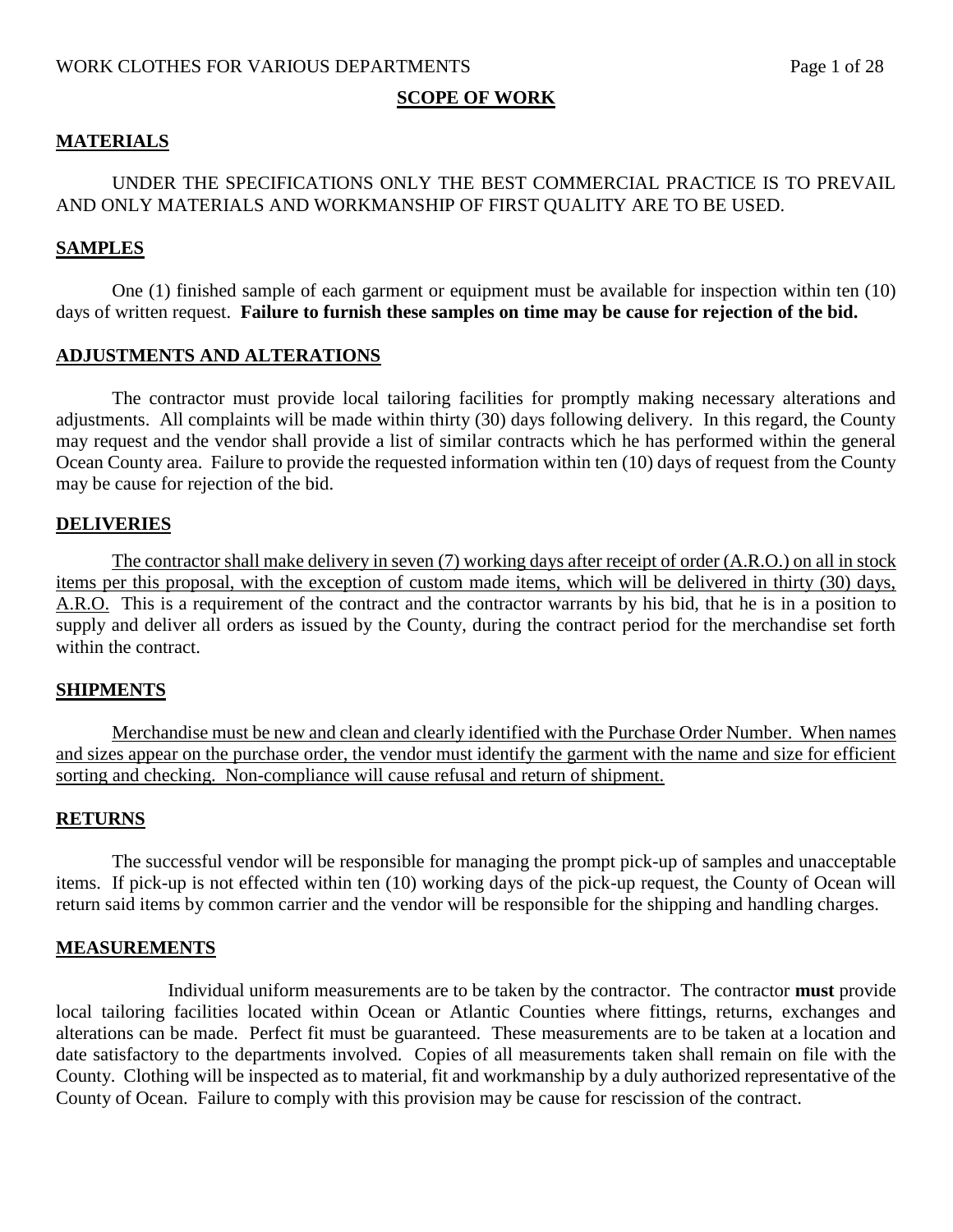## WORK CLOTHES FOR VARIOUS DEPARTMENTS Page 2 of 28

#### **ORDER QUANTITIES**

The County reserves the right to order quantities less than specified.

#### **EMBROIDERY/STITCH COUNT**

Stitch counts provided are approximate. The embroidery should achieve a professional look similar to current quality or better. Please contact the appropriate departments to review samples and/or requirements.

#### **PATCHES**

Patches will be supplied by the Departments, but are to be sewn on by the Contractor.

#### **SECTIONS**

The various sections listed herein are as follows:

- I. Male Apparel
- II. Safety Clothing
- III. Kitchen and Penal Clothing
- IV. Women's Underwear
- V. Athletic Uniforms
- VI. Waders and Boots
- VII. Transportation Department
- VIII. Buildings & Grounds Department and Road Department
- IX. Fire & First Aid Training Center, Vehicle Services and Road Department
- X. Corrections Work Crew
- XI. Discount Rate for Items not listed herein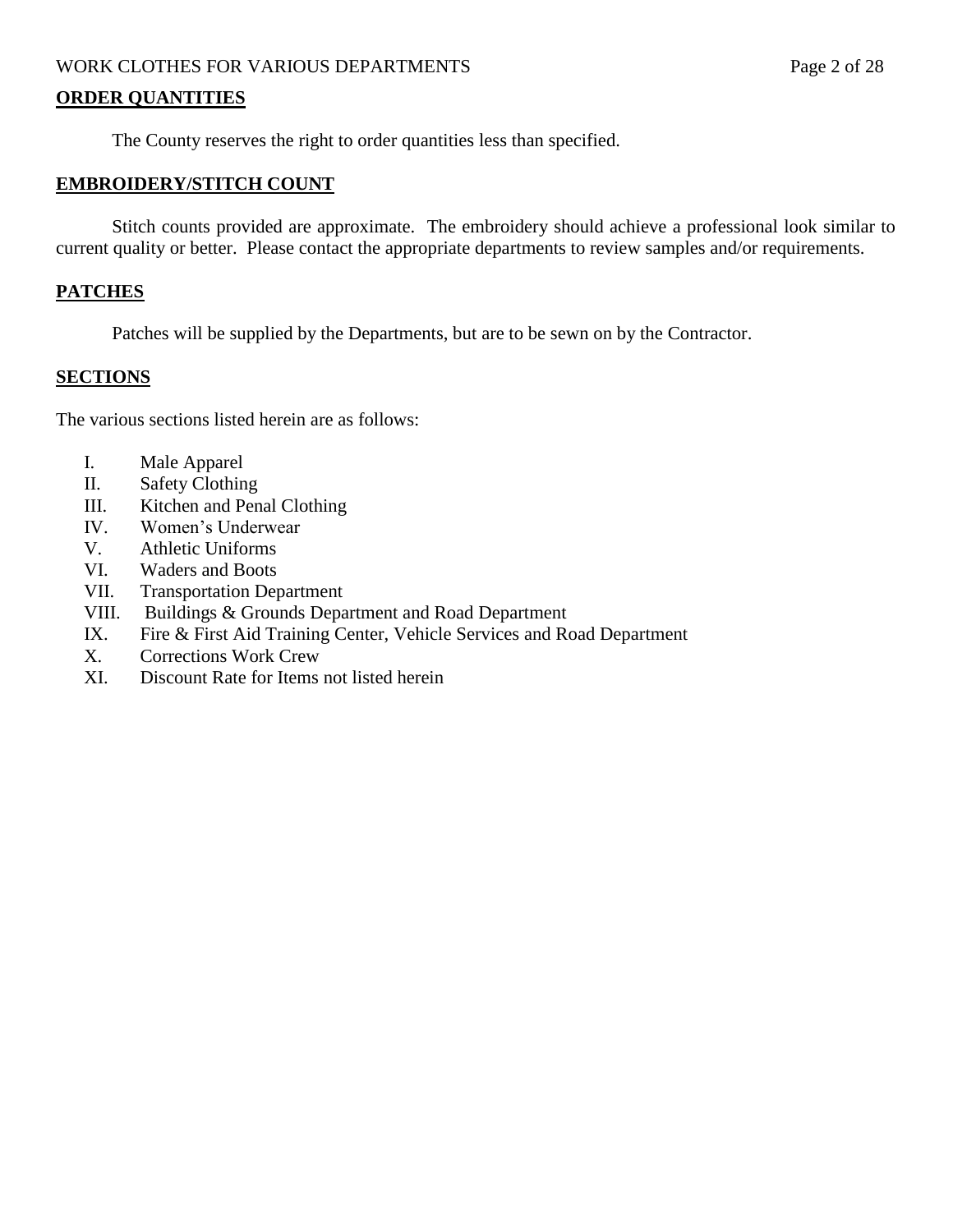#### **SECTION I - MALE APPAREL**

#### **ITEM 1 – SHIRT, LONG SLEEVE**

**Manufacturer:** Dickies, Equestrian Twill, 6 oz., or Equal **Color:** Lincoln Green, Navy Blue, Light Blue, Khaki, White, Medium Grey, Brown **(COLORS MUST MATCH TROUSERS IN ITEM 3)**

**Fabric:** 65% Polyester - 35% Cotton **Fabric Treatment:** Permanent Press - Soil Resistant **Neck Size:** 14 to 20 inclusive **Sleeve Size:** 32 to 35 inclusive

## **ITEM 2 – SHIRT, SHORT SLEEVE**

**Manufacturer:** Dickies, Equestrian Twill, 6 oz., or Equal **Color:** Lincoln Green, Navy Blue, Light Blue, Khaki, White, Medium Grey, Brown **(COLORS MUST MATCH TROUSERS IN ITEM 3)**

**Fabric:** 65% Polyester - 35% Cotton **Fabric Treatment:** Permanent Press - Soil Resistant **Size:** S-3XL

#### **ITEM 3 - TROUSERS**

**Manufacturer:** Dickies, Equestrian Twill, 8.75 oz., or Equal **Color:** Lincoln Green, Navy Blue, Light Blue, Khaki, White, Medium Grey, Brown **(COLORS MUST MATCH SHIRTS IN ITEM 1 AND ITEM 2) Fabric:** 65% Polyester - 35% Cotton **Fabric Treatment:** Permanent Press - Soil Resistant **Waist Size:** 24" to 52" inclusive, Easy alter waistband **Length:** 27" to 35" inclusive

#### **ITEM 4 – WORK PANTS**

**Manufacturer:** Carhartt Style #B136, Men's, or Equal **Color:** Moss Green, Dark Brown, Brown, Black, Gravel Gray **Fabric:** 12 oz. 100% cotton ring-spun washed duck **Features:** multiple tool and utility pockets with left leg hammer loop, full seat and thigh double front with cleanout openings that accommodate knee pads **Waist Size:** 28" to 44" inclusive Length: 30" to 36" inclusive

#### **ITEMS 5A - 5B - "T" SHIRT, SHORT SLEEVE**

**Manufacturer:** Jerzees short sleeve, or Equal **Color:** Blaze Orange, Grey, Blue, Royal Blue, Lime Green **Fabric:** 100% Cotton, 5.6oz. Pre-shrunk **Size:** S-XXL, size and "short" to be specified on Purchase Order.

- **A.** Various Depts no logo
- **B.** Silkscreen: Ocean County Buildings & Grounds Lighthouse Logo in black on left chest, size: 3.35" H x 3.50" W **–** see attached diagram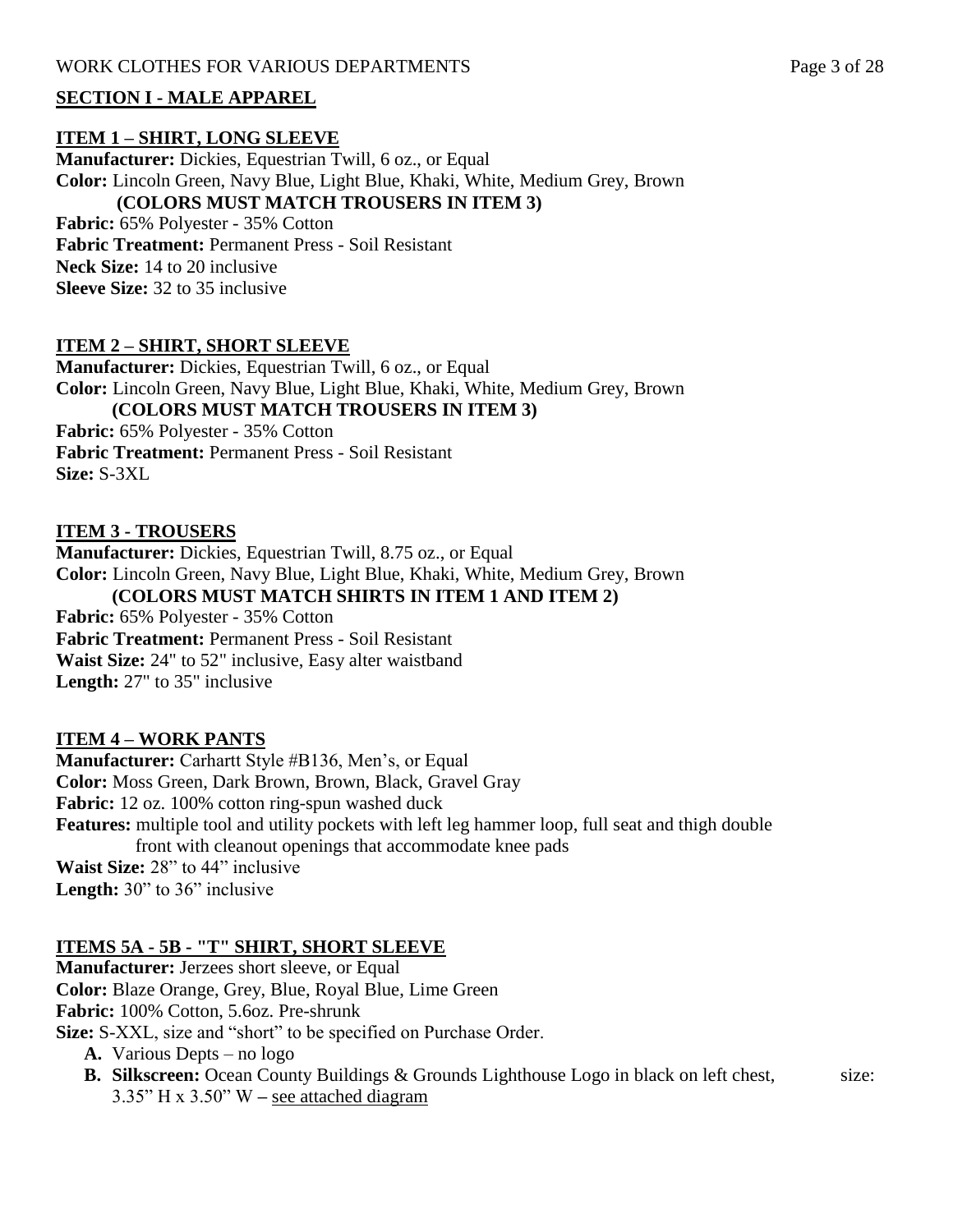# **SECTION I - MALE APPAREL (CONT'D)**

# **ITEMS 5C - 5D - "T" SHIRT, LONG SLEEVE**

**Manufacturer:** Jerzees long sleeve, or Equal **Color:** Blaze Orange, Grey, Blue, Royal Blue, Lime Green **Fabric:** 100% Cotton, 5.6oz. Pre-shrunk **Size:** S-XXL, size and "long" to be specified on Purchase Order.

- **C.** Various Depts no logo
- **D.** Silkscreen: Ocean County Buildings & Grounds Lighthouse Logo in black on left chest, size: 3.35" H x 3.50" W **–** see attached diagram

# **ITEM 6 – INSULATED COVERALLS, STANDARD**

**Manufacturer:** RedKap CT 30, Big Ben, Carhartt, or Equal **Color:** Spruce Green **Fabric:** 65% Dacron, 35% Cotton Twill, 7.50 oz. **Fabric Treatment:** Permanent Press, Bi-swing action back, two (2) breast pockets, two (2) Hip Pockets, one (1) rule pocket, two-way zipper front **Style:** Zipper front, One (1) piece, Insulated **Size:** S-XXL

## **ITEM 7 – SNOW OVERALLS**

**Manufacturer:** Carhartt Extremes Biberalls #R33, or Equal **Color:** Black **Fabric:** 1000-denier Cordura nylon, heavyweight **Features:** Arctic Quilt Lined, zip to waist, water repellent, zipper front and leg zippers to the hip, snap closure wind flaps, double knees, zipper hand pockets. **Size:** 32-52 Reg, 40-50 Tall

## **ITEM 8 - THERMAL ZIP UP SWEATSHIRT**

**Manufacturer:** Carhartt 100632, or Equal **Color:** Black, Brown, Blue, Green **Size:** S-4XL, inclusive **Fabric:** Cotton Blend, 100% Polyester Thermal Lining **Embroidery:** Buildings & Grounds Logo - see attached diagram

## **ITEM 9A – 9B – HEAVYWEIGHT HOODED SWEATSHIRT**

**Manufacturer:** Rain Defender® Paxton #100615, or Equal **Color:** Navy, Tan, Black **Fabric:** 13 oz., 75% Cotton/25% Polyester Blend **Features:** Water Repellant Finish **Sizes:** S-4XL, Inclusive

- **A. Embroidery:** Buildings & Grounds Logo (Color: White, Approximate stitch count: 11,619, Size: 3.35" H x 3.50" W **–** see attached diagram
- **B. Embroidery:** Road Department Logo; Road Department logo on front left breast. (Color: Goldenrod or Blue, Approximate stitch count: 11,619, Size: 3.35" H x 3.50" W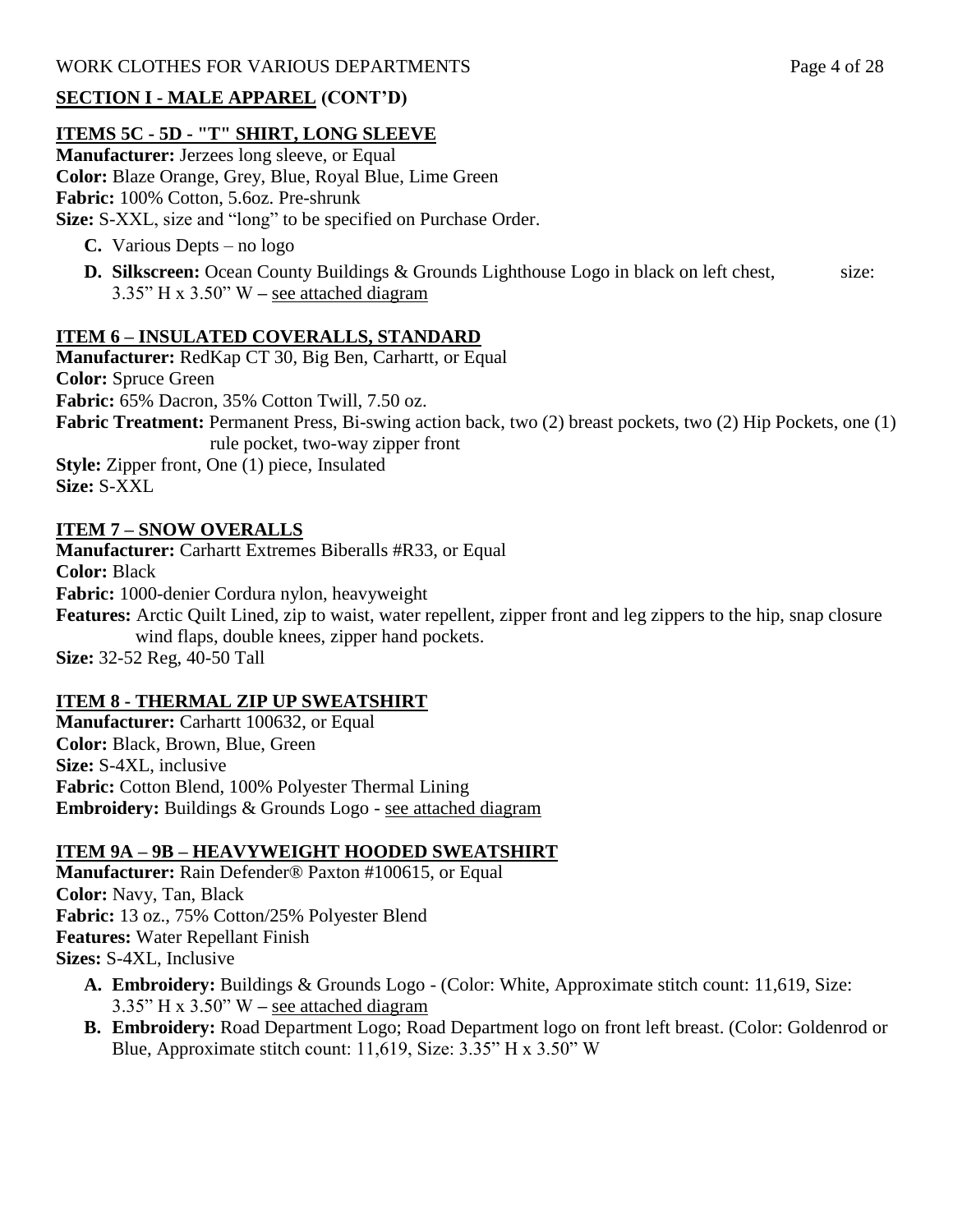# **SECTION I - MALE APPAREL (CONT'D)**

# **ITEM 10A – 10B – HOODED PULLOVER SWEATSHIRT**

**Description:** Lightweight, no insulation, attached hood with drawstrings, front hand warmer pockets, no zippers **Color:** Black, Grey, Navy

**Size:** M-4XL, Inclusive

- **A. Embroidery:** Juvenile Services Raised Program logo with lettering (3/4" H) on front left breast (5 colors, approximately 15,000 stitch count,  $5\frac{1}{2}$ " H X 4  $\frac{1}{4}$ " W – see attached diagram) Contact: Richard Seitz, Juvenile Detention Services, (732) 288-7792
- **B. Embroidery:** Buildings & Grounds Logo on left breast see attached diagram Contact: Susan Wilmot, Buildings & Grounds, (732) 929-2039

# **ITEM 11A – 11B – HOODED SWEATSHIRT, ZIPPER-FRONT, MIDWEIGHT**

**Manufacturer:** Carhartt-K122, or Equal **Color:** To be determined at time of order **Size:** S-4XL Regular, 2XL-5XL Tall **Fabric:** 10.5 ounce 50% cotton/50% polyester

**Style:** Full-length brass front zipper, attached hood with adjustable drawstring, front hand-warmer pockets and rib-knit cuffs and waistband

**Color:** Black

- **A. Embroidery:** Juvenile Services Raise Program logo with lettering  $(\frac{3}{4}$  " H) on front left breast (5 colors, approximately 15,000 stitch count,  $5\frac{1}{2}$ " H x 4  $\frac{1}{4}$ " W – see attached diagram)
- **B. Embroidery:** Road Department logo on front left breast. (Color: Goldenrod or Blue, Approximate stitch count: 11,619, Size:  $3.35$ " H x  $3.50$ " W – see attached diagram)

# **ITEM 12 - KNEE BOOTS, RUBBER**

**Manufacturer:** Rothco #5117, or Equal **Fabric:** Black Rubber, 16" High Features: Cushion insole, heavy cleated outsole, vinyl coated counter, heavy duty duck lining

## **ITEM 13 - SLUSH BOOTS**

**Manufacturer:** Wear-Guard, or Equal **Color:** Yellow **Description:** waterproof specially designed, 17", over-the-boot, full cut for foul weather protection

## **ITEM 14 – HIP BOOTS**

**Manufacturer:** LaCrosse #001520300, or Equal **Color:** Black **Features:** Long Wearing Heavy Duty Industrial Black Rubber Hip boot, Steel shank with strap hook to belt, Ozone resistant, Full cushioned insole, Flex cleat with full boot heel

# **ITEM 15 – HIP BOOTS**

**Manufacturer:** LaCrosse #109050, or Equal **Color:** Black **Features:** Insulated storm hip boot, midsole, steel toe, rubber upper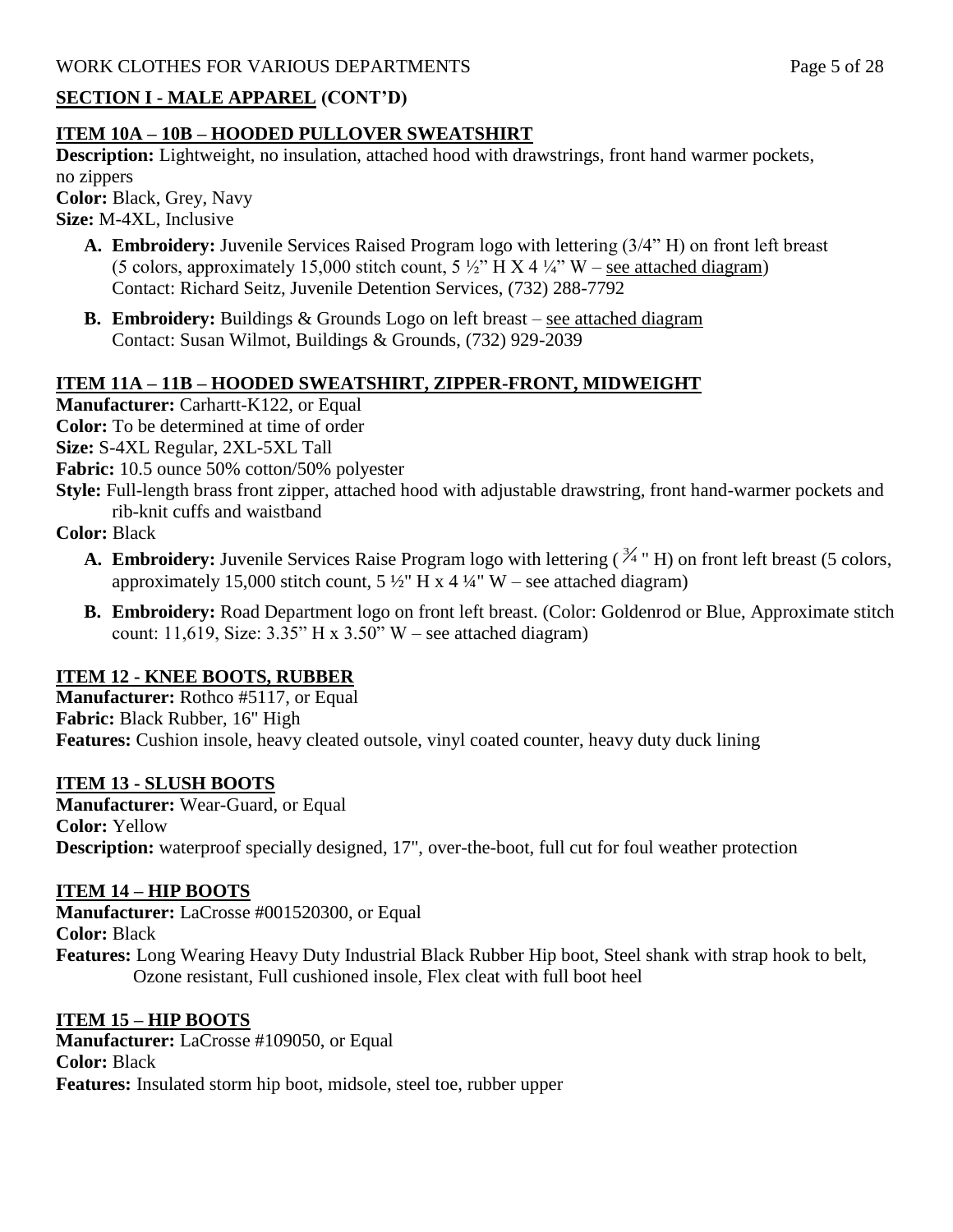## **SECTION I - MALE APPAREL (CONT'D)**

## **ITEM 16 – HIP WADERS**

**Manufacturer:** Proliner Model #3111, or Equal

**Features:** 100% water proof, one piece seamless construction or stretchable, lightweight and durable 3-ply nylon jersey material, reinforced knee pads, belt loops, inside draw string, cleated outsole, ykk buckles, 200 grams of  $3M^{TM}$  thinsulate insulation

**Size:** All

#### **ITEM 17 - GLOVES**

**Manufacturer:** Imperial #2634, Kunz #5600, or Equal

**Color:** Brown

**Features:** Long cuff, leather palm, Gunn cut with 7/8 leather back, full leather first finger and continuous leather pull on cuff, elastic strap across back of wrist, no-rip thumb feature, provides protection along seam between thumb and body of glove, rubberized, waterproof, 2 ½" safety cuff

**Size:** S-XL

## **ITEM 18 – WORK GLOVES**

**Manufacturer:** Renegade #2200 **(NO EXCEPTIONS) Features:** 2 ½" split safety cuff sewn with Kevlar **Size:** XL

#### **ITEM 19 – RAINWEAR**

**Manufacturer:** Plastex Protective Products Stormgard Industrial Rainwear, Style No. 608-800S, or Equal **Color:** Yellow

**Fabric:** PVC/Polyester .35mm – 100% Waterproof

**Jacket Features:** Storm Flap, 2 patch pockets, corduroy collar, cape ventilated back under-arm air vents **Bib Overall Features:** Adjustable suspenders, snap fly front, take-up snaps at waist and ankles, reinforced crotch **Size:** S – 4XL

#### **ITEM 20 - RAINSUIT, TWO (2) PIECE**

**Manufacturer:** Frogg Toggs Ultra-Lite2, #UL12104-08 **(NO EXCEPTIONS) Color:** Bright Yellow **Fabric:** Ultra-lightweight, waterproof, breathable, nonwoven polypropylene with bi-laminated technology with welded waterproof seams **Jacket Features:** Hooded, drawstrings around face opening, elastic cuff, zipper with storm flap front **Pant Features:** Elastic waist **Size:** S-3XL **NOTE: THIS ITEM IS INTENDED FOR HEAVY USAGE AND MUST BE OF RUGGED CONSTRUCTION, RESISTANT TO TEARS AND SNAGS.**

#### **ITEM 21 – RAINWEAR**

**Manufacturer:** Comfort Brite, or Equal

**Features:** ANSI/ISEA 107 Class 3 compliant Jacket Suit Class E compliant overall, yellow fluorescent background with 2" silver reflective tape to reflect light for 360 degree nighttime conspicuity, Therm-O Rad sealed seams for 100% waterproof protection, mildew resistant. Overall suspenders with quick release buckles and cross over.

**Color:** Yellow **Size:** M - 4XL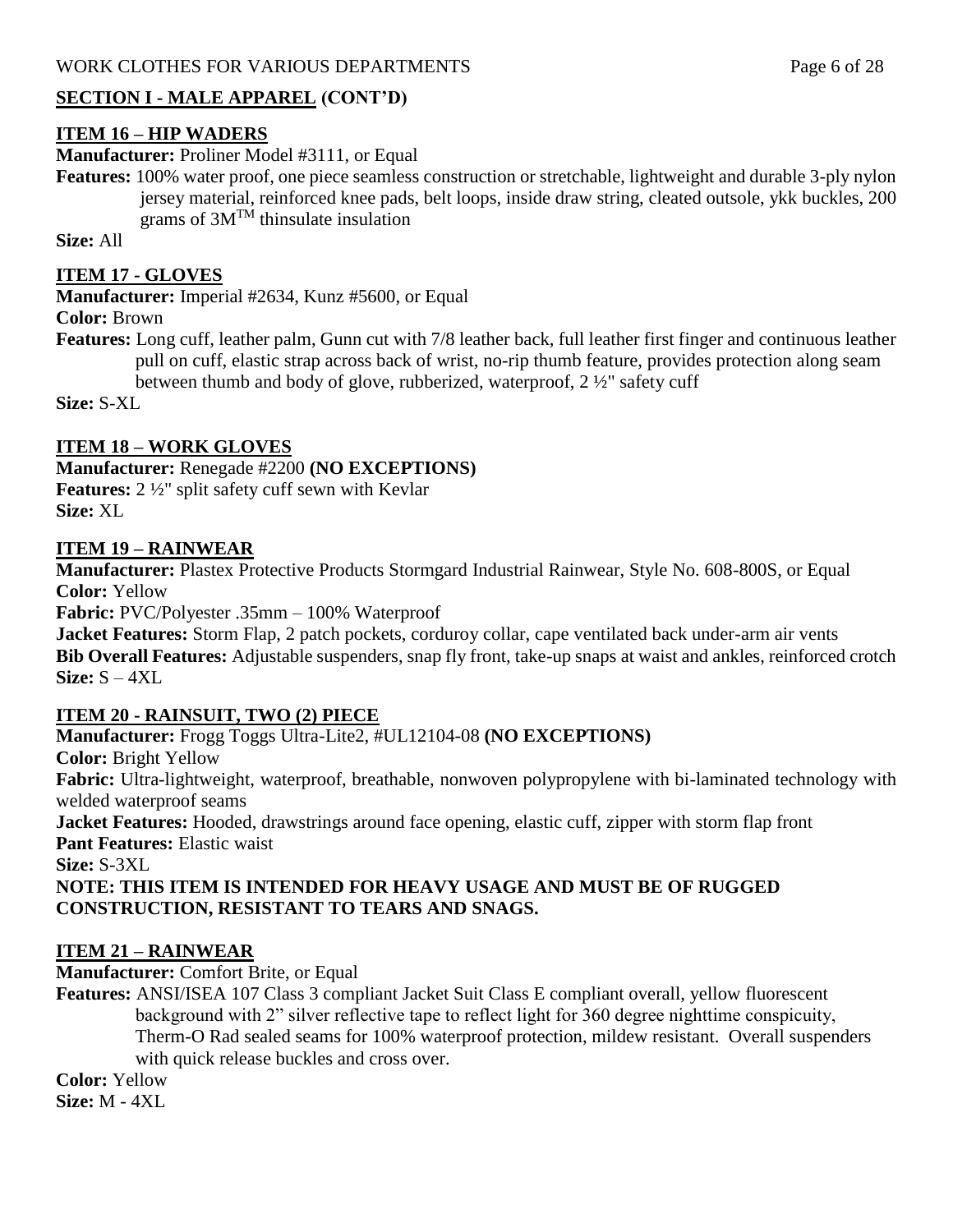# **SECTION II - SAFETY CLOTHING**

# **ITEM 22 - SAFETY BACK BELT**

**Manufacturer:** Northern Safety Model # 23923, or equal

- **Features**: 8" wide back belt is ideal for workers engaged in repetitive bending, lifting, and flexing. Elastic rubberized material, breathable heavy duty back support with 2-stage adjustment panels with hook and loop closure, contoured design with five (5) rubberized grip stays, 1 1/4" suspenders with snap clips, machine washable
- **Sizes**: Waist Measurements: S (32" to 36"), M (36" to 40") L (40" to 44"), XL (44" to 48"), 2XL (48" to 54") Sold by the case

# **ITEM 23 - CLASS III MESH SURVEYOR'S SAFETY GARMENT**

**Manufacturer:** Northern Safety #218789, or Equal

**Description:** Contrast trim, hi-vis material, zipper closure, 2" silver tape reflective material, 1 horizontal stripe, meets ANSI/ISEA 107-2015 Standards

**Fabric:** 100% Polyester Solid Knit Front, 100% Polyester Mesh Back

**Pocket Features:** Upper Split Pad/Pencil, Upper Radio/Phone, 2 Each Lower Flap Covered, 2 Large Deep Open Inside, 1 Inside

# **ITEM 24 – CLASS III WATERPROOF JACKET**

**Manufacturer:** Carhartt 100499, or Equal **Description:** Polyester, Waterproof Membrane, Reflective Material, Meets ANSI / ISEA 107-2010 **Color:** Bright Lime **Sizes:** S-4XL, Inclusive

# **ITEM 25 - CLASS III SHORT SLEEVE "T" SHIRT**

**Manufacturer:** Plastex #8340, or Equal **Description:** Short sleeve with left chest pocket, hydro-wicking fabric, sewn on reflective tape **Sizes:** M – 5XL **Silkscreen**: Road Department Logo Screen-print – see attached diagram

# **ITEM 26 - CLASS III LONG SLEEVE "T" SHIRT**

**Manufacturer:** Plastex #8342, or Equal **Description:** Long sleeve with left chest pocket, hydro-wicking fabric, sewn on reflective tape **Sizes:** M – 5XL **Silkscreen**: Road Department Logo Screen-print – see attached diagram

# **ITEM 27 – CLASS III MESH TRAFFIC SAFETY VEST**

**Manufacturer:** Northern Safety and Industrial #29786, or Equal **Features:** Reflective Hi-Viz mesh, Class 3 Economy Reflective Hi-Viz ANSI Certified to comply with ANSI/ISEA 107-2004 Class 3 Standards, 100% polyester mesh construction features 2" Silver Reflective Tape: two (2) shoulder stripes and one (1) 360 degree horizontal stripe, zipper front closure and two (2) pockets, meets FHWA regulations **Size:** S-5XL Sizes must be individual sizes S, M, L, XL, XXL, etc. not combination sizing.

# **ITEM 28 – DISPOSABLE COVERALLS**

**Manufacturer:** Bob Barker #35902, or Equal

**Color:** Orange **Size:** XL-3XL

**Features:** 1.5 oz. spun-bonded, non-woven polypropylene (breathable, soft and pliable), full-length zipper closure, rot resistant, not flame retardant, 25 per case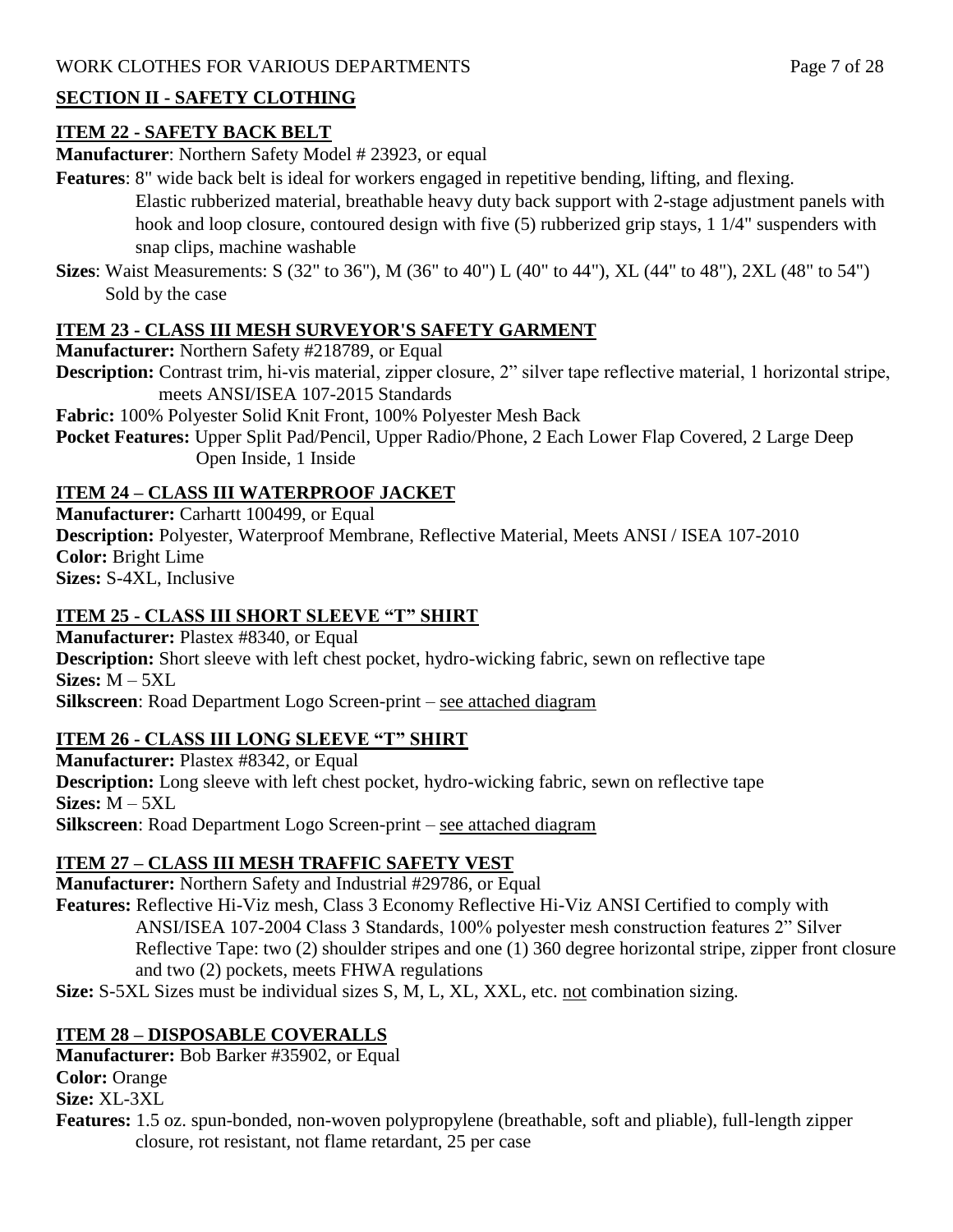## WORK CLOTHES FOR VARIOUS DEPARTMENTS Page 8 of 28

## **SECTION II - SAFETY CLOTHING (CONT'D)**

## **ITEM 29 – HOODED PULLOVER SWEATSHIRT**

**Manufacturer:** Radians #SJ02-3, or Equal **Color:** Hi-Viz Lime **Size:** M – 5XL **Features:** polyester fleece, 2" wide silver reflective material, two (2) pouch pockets, elastic knit wrist and waistband. **Embroidery:** Buildings & Grounds Logo - see attached diagram;

#### **ITEM 30 – HARD HAT**

**Manufacturer:** Occunomix Vulcan V200 **(NO EXCEPTIONS) Compliance:** ANSI Z89.1, Type I, Class E, G & C **Features:** 6 Point Ratchet Suspension, 6 point woven nylon web – crown strap system, polyethylene outer shell, rain trough and universal accessory slots. **Colors:** Safety Orange, Blue, White

#### **ITEM 31 - HARD HAT LINER**

**Manufacturer:** Occunomix #XX301, or Equal **Features:** quilted nylon Shell, fleece lined winter liners

#### **ITEM 32 – BROW PAD**

**Manufacturer:** Bullard RBPCOTTON, or Equal **Description:** Cotton **Color:** Gray

#### **ITEM 33 - MECHANIC'S STYLE GLOVES**

**Manufacturer**: Mechanix Wear MPT-52-009 M-Pact Open Cuff, **NO EXCEPTIONS**

**Features**: Thermoplastic Rubber (TPR) impact protection meets EN 13594 impact standard, thermoplastic Rubber (TPR) pinch-point fingertip, Thermoplastic Rubber (TPR) closure, form-fitting TrekDry® material, touchscreen capable synthetic leather, Armortex® palm reinforcement, Reinforced index finger and thumb support, D3O® palm padding, Machine washable.

#### **ITEM #34 – PROTECTIVE WORK GLOVES**

**Manufacturer:** Ironclad EXO2-MIG, No Exceptions **Features:** Impact Protection **Sizes:** S-2XL **Color:** Black

#### **ITEM #35 – HI-VIS WORK GLOVES**

**Manufacturer:** Ironclad EXO2-HZI, No Exceptions **Sizes:** S-2XL **Color:** Hi-Viz Yellow & Orange

## **ITEM #36 – MECHANIX HI-VIS WORK GLOVES**

**Manufacturer:** Mechanix Wear SMP-91, No Exceptions **Features**: Hi-Viz Yellow M-Pact Leather and TrekDry Full Finger Anti-Vibration Gloves With Hook and Loop Cuff **Sizes:** S-2XL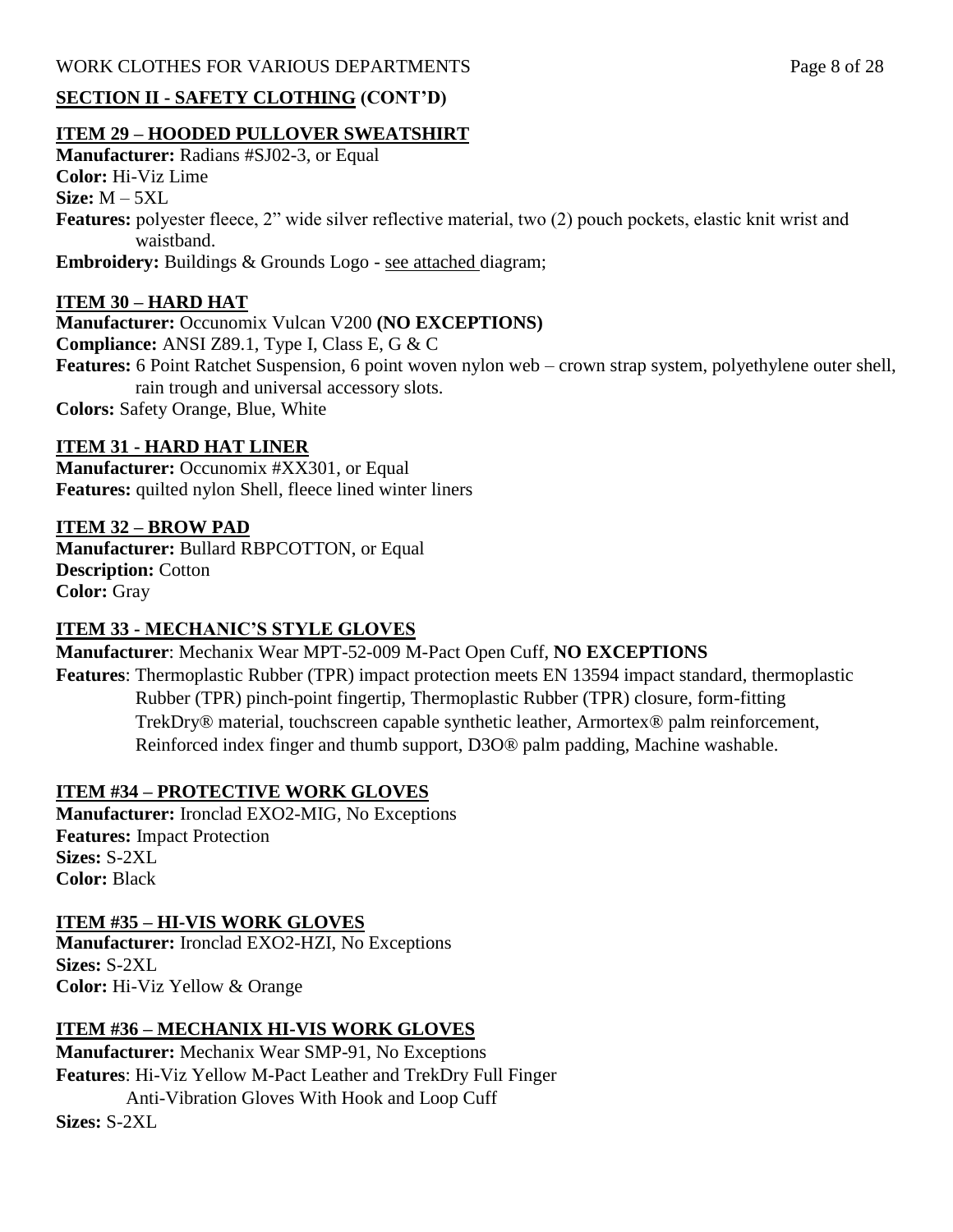## **SECTION II - SAFETY CLOTHING (CONT'D)**

#### **ITEM 37 – WORK GLOVES**

**Manufacturer:** MCR 917, or Equal **Description:** Synthetic leather palm reinforced with PVC material, gray 2-way stretch material on back, includes a Kevlar® lining **Sizes:** S-2XL, Inclusive

## **ITEM 38 – KNIT SUMMER WORK GLOVES**

**Manufacturer:** Atlas ASUMG, or Equal **Description:** Cotton/polyester knit gloves dipped in latex, textured grip **Sizes:** S-XL, Inclusive

## **ITEM 39 – PREMIUM GOATSKIN LEATHER DRIVERS GLOVES**

**Manufacturer:** Northern Safety & Industrial #2580, or Equal **Features:** Strong, Leather Grade A+, pliable grain goat skin provides excellent abrasion resistance and superior dexterity

**Size:** All

## **ITEM 40 – WORK GLOVES, LEATHER PALM, SPLIT SIDE**

**Manufacturer:** NS Hand Protection 3120, or Equal

**Features:** Premium side split leather covers the palm, knuckles, fingertips, and index finger, Kevlar® stitched, gunn pattern, wing thumb, elasticized fabric back, and rubberized cuff.

**Size:** All

## **ITEM 41 – JERSEY GLOVES**

**Manufacturer:** Broner #11-3, or Equal **Description:** Regular weight Brown Jersey Glove, knit wrist, fleecy inside **Size:** All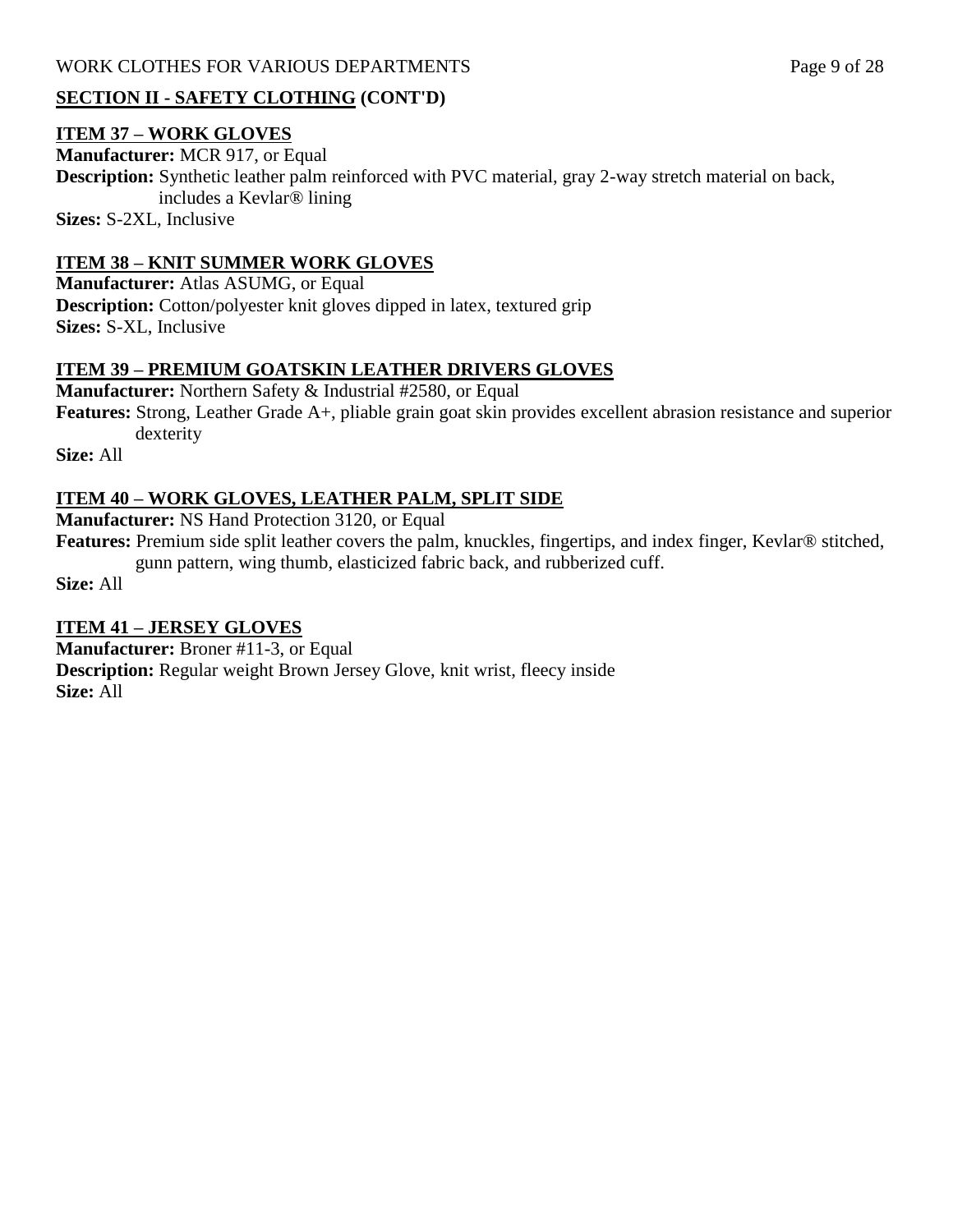# **SECTION III – KITCHEN AND PENAL CLOTHING**

# **ITEM 42A - 42B - PANTS FOR TWO (2) PIECE INMATE SUIT**

**A. Color:** Blue, Grey, Orange, Red, Tan, Black and White Striped, Green, and Green and White Striped **Fabric:** Strong, tough fabric, 7 ½ oz. Twill, 65% Polyester - 35% Combed Cotton, Industrial laundry finish fabric

**Fabric Treatment:** Elastic, 30 gauge 1  $\frac{1}{2}$ " heat resistant, Lock stitched waist band, Seams tripled stitched, No pockets, mock fly (NO ZIPPER)

**Size:** S - 10XL

**B.** Same specifications as #42a except:

**Color:** Khaki, Green, White, Green and White Striped, Orange and White Striped, Black and White Striped **Screen Printed:** *"O.C. JAIL"* on Right Pant Leg in **WHITE lettering on the Khaki and Green** *"O.C. JAIL"* on Right Pant Leg in **RED lettering on the Green/White Striped** and

 **Black/White Striped**

 *"O.C. JAIL"* on Right Pant Leg in **BLACK lettering on the Orange/White Striped** and **White** 

**Size of Screen Print:** Size shall be 13" L X 2" W and shall span the full length of the right leg. Font shall be "STENCIL" style.

# **ITEM 43A – 43B - SHIRT FOR TWO (2) PIECE INMATE SUIT**

- **A. Color:** Blue, Grey, Orange, Red, Tan, Black and White Striped, Green, and Green and White Stripe **Fabric:** 7 ½ oz. Twill, 65% Polyester - 35% Combed Cotton, Industrial laundry finish fabric **Style:** V Neck, V Neck has continuous piping to prevent tearing, Full cut, squared bottom **Size:** S-10XL
- **B.** Same specifications as 43a except:

**Color:** Khaki, Green, Navy Blue, White, and, Green/White Striped, Orange/White Striped, Black/White Striped

 **Screen Printed:** Back of Shirt *"O.C. JAIL"* in **WHITE on Khaki, Green and Navy Blue** Back of Shirt *"O.C. JAIL"* in **RED on Green/White Striped and Black/White Striped** Back of Shirt *"O.C. JAIL"* in **BLACK on Orange/White Striped and White**

 **Size of Screen Print:** Size of the screen print shall be 9.5" L X 5" H. Screen print shall span the full width of the back of the shirt. Font shall be "STENCIL" style.

# **SECTION IV –UNDER GARMENTS**

# **ITEM 44 – WOMEN'S PANTIES**

**Color:** White

**Fabric:** First Quality, Brief-Style Panties with Double Panel Crotch. Generously sized and good durability, machine washable and dryable. Purchased by the dozen.

**Size:** 5, 6, 7, 8, 9, 10, 12, 14

# **ITEM 45 – TRADITIONAL STYLE BRA**

**Color:** White

**Features:** Traditional Style Bras provide comfort, crisscross support and good durability, solid white, single ply construction, unpadded Nylon two-section cups, Nylon Spandex side and back panels with 2 hook and eye closures, adjustable stretch shoulder straps with plastic adjusters.

**Sizes**: 32 A/B, 34 A/B/C/D, 36 A/B/C/D, 38 B/C/D, 40 B/C/D, 42 B/C/D, 44 C/D, 46 C/D, 48 C/D

# **ITEM 46 - COTTON BRIEF UNDERWEAR, MEN**

**Manufacturer:** Fruit of the Loom #7601, or Equal **Color:** White **Fabric:** 50% Cotton, 50% Polyester **Size:** 30 – 52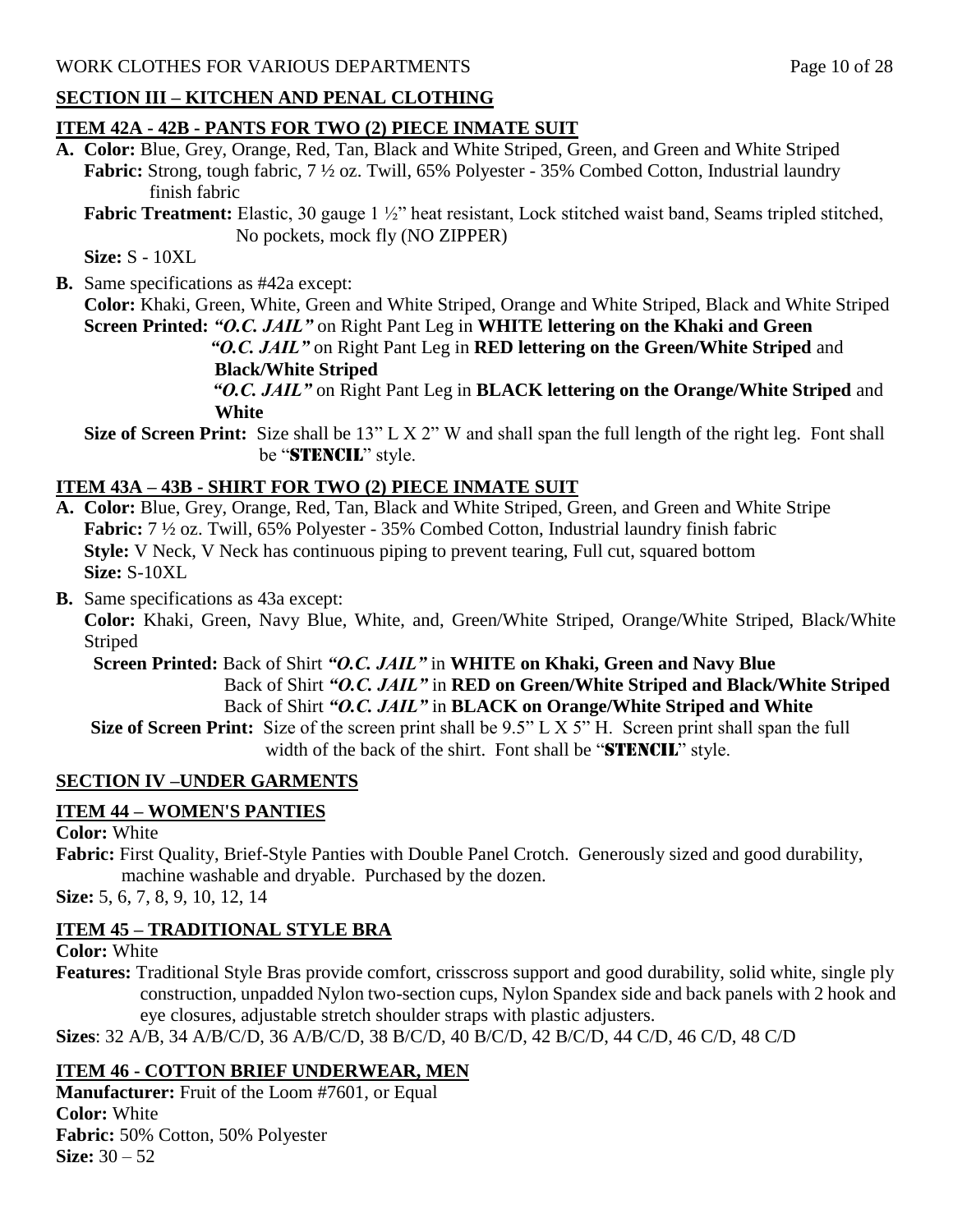# **SECTION V - ATHLETIC UNIFORMS**

# **ITEM 47 – "T" SHIRT, LONG SLEEVE**

**Manufacturer:** Jerzees 29LSR, or Equal **Fabric:** 50% Polyester, 50% Cotton **Weight:** 5.6 oz. **Color:** All **Size:** S – 3XL **Logo**: to be provided at time of purchase. **Contact**: Contact: Richard Seitz, Juvenile Detention Services at (732) 288-7792

# **ITEM 48A – 48D - "T" SHIRT, SHORT SLEEVE**

**Manufacturer:** Hanes - 5170, 5370, or Equal **Fabric:** 50% Polyester - 50% Cotton, short sleeves **Weight:** 5.4 oz. **Color:** All **Size:** Child: All; Adult: S – 3XL **Contact:** Mary Jane Bavais, Parks & Recreation at (732) 506-9090.

- **A.** Logo will be on one side of the shirt (Single color logo to be provided at time of purchase)
- **B.** Logos will be on both sides of the shirt (Single color logo to be provided at time of purchase)
- **C.** Navy with white Parks and Recreation Golf Course Logo (see attached diagram)
- **D.** Grey shirt with white Buildings & Grounds Logo (see attached diagram)

# **ITEM 49 – "T" SHIRT, SHORT SLEEVE**

**Manufacturer:** Jerzees 29MR, or Equal **Fabric:** 50% Polyester, 50% Cotton **Weight:** 5.6 oz. **Color:** All **Size:** S – 3XL **Logo:** to be provided at time of purchase **Contact**: Richard Seitz, Juvenile Detention Services at (732) 288-7792

## **ITEM 50 – LADIES POLO SHIRT (MUST BE PIQUE)**

**Manufacturer:** Port Authority #2510, or Equal **Style:** Ladies short polo, 5.6oz., stain resistant, 60% Cotton, 40% Poly Pique **Size:** S - 3XL **Color:** Forest Green **Embroidery:** White Parks and Recreation logo: (Staff: 1 color, approximately 15,000 stitch count, approximately  $2.8$ "W x  $4$ "H – (see attached diagram) or (Volunteer: 1 color, approximately 14,000 stitch count, approximately  $2.8$ "W x  $4$ "H – (see attached diagram)

# **ITEM 51 – LADIES LONG SLEEVE SILK TOUCH POLO**

**Manufacturer:** Port Authority L500LS, or Equal **Size:** XS, S, M, L, XL, 2XL **Color:** Assorted Colors **Embroidery**: golf course logo no larger than  $3"x3"$ "Atlantis" or "Forge Pond" embroidered on left sleeve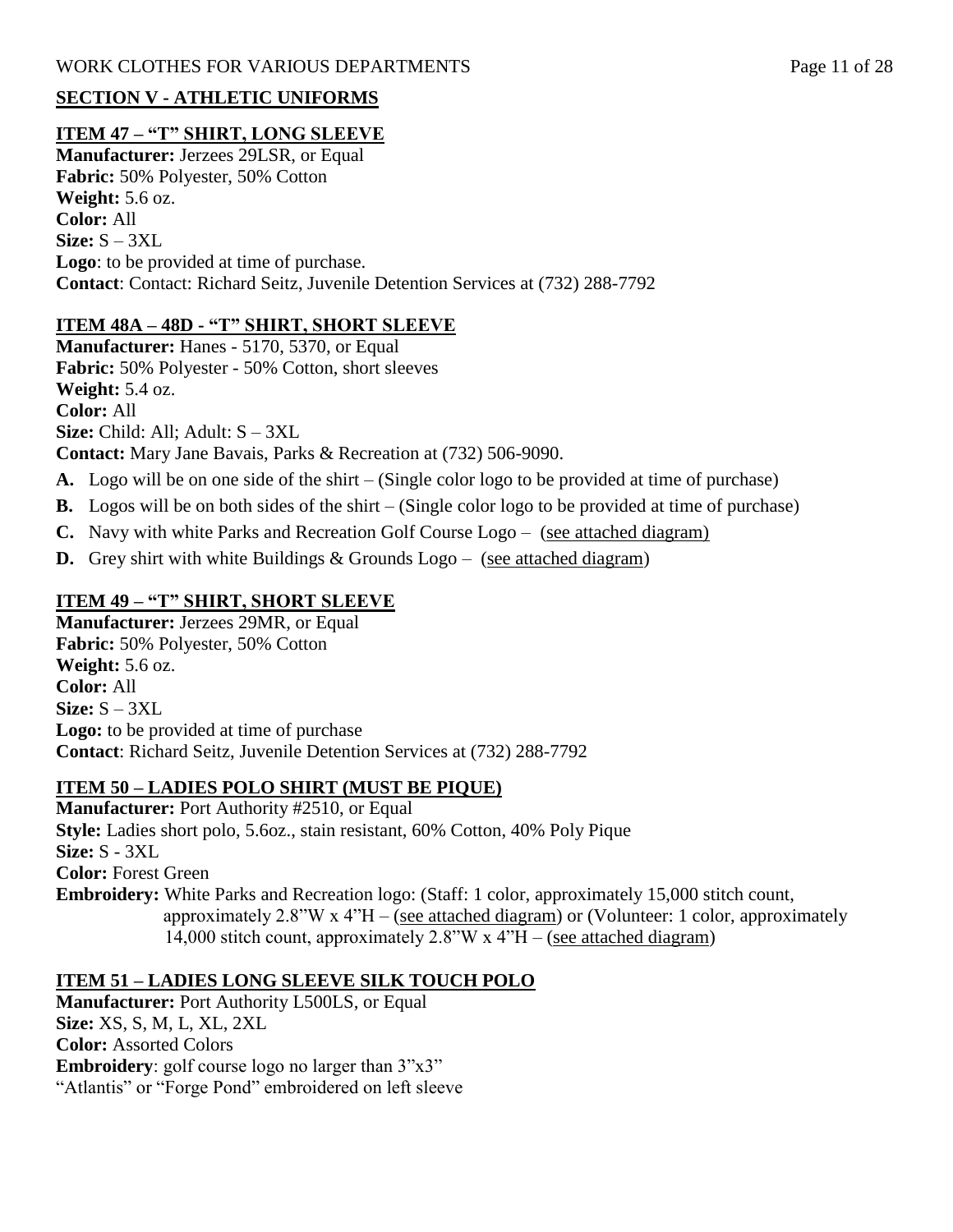WORK CLOTHES FOR VARIOUS DEPARTMENTS Page 12 of 28

## **SECTION V- ATHLETIC UNIFORMS (CONT'D)**

#### **ITEM 52A - 52B – GOLF SHIRT, SHORT SLEEVE (NO POCKET)**

**Manufacturer:** Jerzees J300, or Equal **Color:** Heather Gray, Navy **Fabric:** 50/50 Cotton/Poly Blend, 5.6oz. **Size:** S – 2XL

- **A. Logo:** One color logo and lettering to be printed on chest to be provided at time of purchase. **Contact:** Richard Seitz, Juvenile Detention Services at (732) 288-7792
- **B.** Embroidered with golf course logo no larger than 3"x3". **Contact:** Mary Jane Bavais at (732) 506-9090

#### **ITEM 53 – GOLF SHIRT WITH POCKET, SHORT SLEEVE**

**Manufacturer:** Ultra Club, Style #8534, or Equal **Fabric:** Cotton Pique **Size:** S - 4XL **Color:** All **Embroidery Logo, Size, and Color**: to be provided at the time of purchase or (Staff: 1 color, approximately 15,000 stitch count, approximately 2.8"W x 4"H – see attached diagram) or (Volunteer: 1 color, approximately 14,000 stitch count, approximately 2.8"W x 4"H – see attached diagram). **Contact:** Mary Jane Bavais, Department of Parks & Recreation 732-506-9090

#### **ITEM 54 – GOLF SHIRT, MEN'S**

**Manufacturer:** Ultra Club 8210, or Equal **Size:** S, M, L, XL, 2XL **Colors:** Assorted **Embroidery**: golf course logo no larger than  $3"x3"$ "Atlantis" or "Forge Pond" embroidered on left sleeve

#### **ITEM 55 – STAFF SHIRT, LONG SLEEVE**

**Manufacturer:** Ultra Club #8532, or Equal **Fabric:** Cotton Pique **Size:** S – 3XL **Color:** All **Embroidery Logo, Size, and Color:** to be provided at the time of purchase or (Staff: 1 color, approximately 15,000 stitch count, approximately 2.8"W x 4"H – see attached diagram) or (Volunteer: 1 color, approximately 14,000 stitch count, approximately  $2.8$ "W x  $4$ "H – see attached diagram).

**Contact:** Mary Jane Bavais, Department of Parks & Recreation 732-506-9090

#### **ITEM 56 – LONG SLEEVE CLASSIC PIQUE POLO, MEN'S**

**Manufacturer:** Ultra Club # 8542, or Equal **Size:** M, L, XL, 2XL **Colors:** Assorted Colors **Embroidery:** Golf logo no larger than  $3"x3"$ "Atlantis" or "Forge Pond" embroidered on left sleeve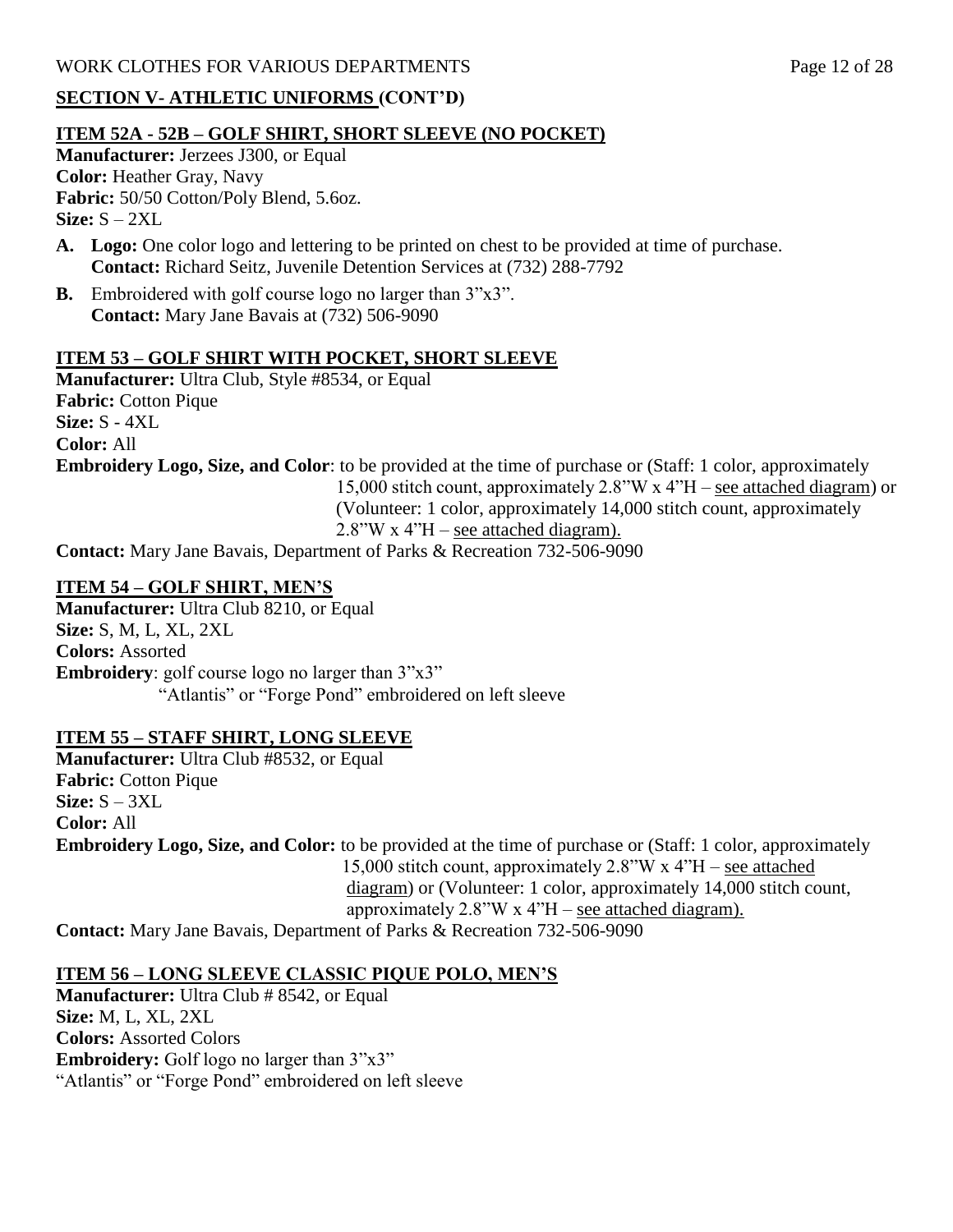#### WORK CLOTHES FOR VARIOUS DEPARTMENTS Page 13 of 28

# **SECTION V- ATHLETIC UNIFORMS (CONT'D)**

## **ITEM 57 – CREW NECK SWEATSHIRT, MEN**

**Manufacturer:** Jerzees 562M, or Equal **Fabric:** 50% Polyester, 50% Cotton **Size:** S – 4XL **Color:** Navy **Embroidery:** Ocean County Sailboat Logo & 'Buildings & Grounds Staff' (1 color, approximately 9,000 stitch count, approximately  $3'' \times 2 \frac{1}{4}$ " – see attached diagram)

## **ITEM 58 – WINDSHIRT, MEN**

**Manufacturer:** Ultra Club #8936, or Equal **Style:** Micro-Poly Plain windshirt, 100% polyester, wind and water resistant **Size:** M – 2XL **Embroidery:** Parks and Recreation Golf course logo, no larger than 3"x3" "Atlantis" or "Forge Pond" embroidered on left sleeve

## **ITEM 59 – SWEATPANTS**

**Manufacturer:** Jerzees #973, or Equal **Style:** Double needle covered waistband and inside draw cord, elastic cuffs and seamless sides. **Color:** Black with white logo **Contact:** Mary Jane Bavais, Parks & Recreation at (732) 506-9090 **Size:** S – XXL

## **ITEM 60 - LIFEGUARD TANK TOP SHIRT**

**Manufacturer:** Gildan 2200, or Equal **Color:** Red with white 8" Guard Logo **Fabric:** 100% Cotton, Guard Tank Top, Extra Long cut **Size:** XS - XL **Contact:** Mary Jane Bavais, Parks & Recreation at (732) 506-9090

## **ITEM 61 – "SUPER SWEATS" PULLOVER WITH HOOD**

**Manufacturer:** Jerzees #4997, or Equal **Features:** Double lined hood with draw cord, rib cuffs and waistband, muff pocket cover, stitch waistband. **Fabric:** 50% Cotton, 50% Polyester, 9.3oz. **Color:** All **Size:** S – 3XL **Contact:** Mary Jane Bavais, Parks and Recreation at (732) 506- 9090.

## **ITEM 62A – 62B - CADET COLLAR SWEATSHIRT**

**Manufacturer:** Jerzees 995M, or Equal **Style:** Quarter Zip **Color:** Navy, Black, Gray **Sizes:** S-XXL

**A. Silkscreen:** White "Ocean County Golf Course Staff" Logo; Shirt Color: Navy

**B. Silkscreen:** White "Ocean County Parks and Recreation Staff" Logo; Shirt Color: Forest Green

**Contact:** Mary Jane Bavais, Assistant Director, Parks Department, at (732)506-9090 with questions.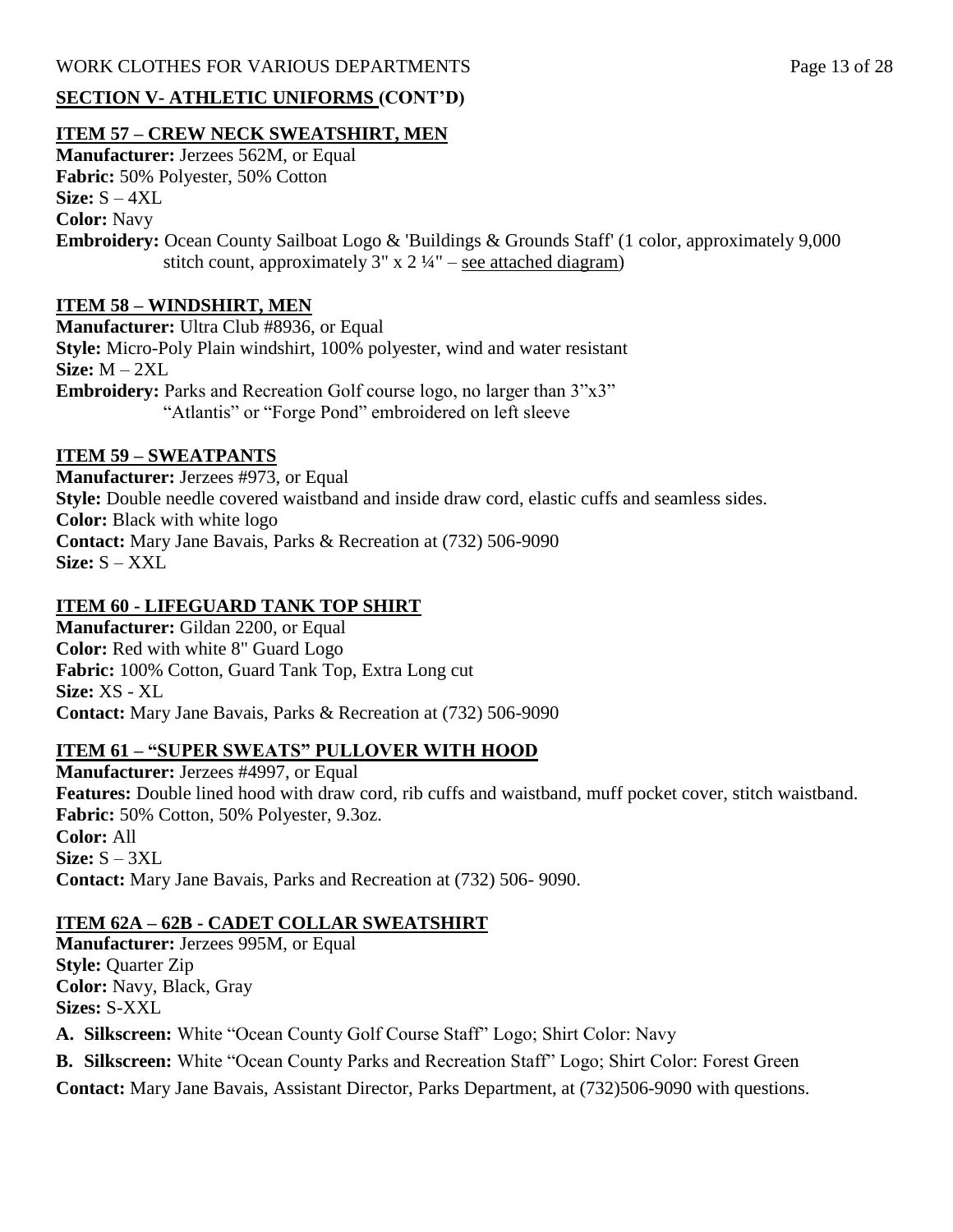## WORK CLOTHES FOR VARIOUS DEPARTMENTS Page 14 of 28

## **SECTION V- ATHLETIC UNIFORMS (CONT'D)**

#### **ITEM 63 – JACKET**

**Manufacturer:** Ultra Club Collection Pack Away Jacket #8925, or Equal Hooded Pullover with pouch, ½ zip front **Fabric:** 10090 Nylon, Water Resistant **Size:** S-4XL **Colors:** All Logo and color choice will be provided at the time of purchase

#### **ITEM 64 – HOODED JACKET**

**Manufacturer:** Grundens Shoreman Hooded Jacket 300, or Equal **Features:** double-sided phthalate-free PVC polyester, odor resistance, easy cleaning Raglan cut sleeve,

 metal snaps **Color:** White

**Size:** M-XXL

#### **ITEM 65 – BIB PANTS**

**Manufacturer:** Grundens Shoreman Bib Pant 500, or Equal

**Features:** Doubled-sided phthalate-free PVC polyester, odor resistance, easy cleaning, features Grunden's durable stretch suspender straps

**Color:** White **Size:** M-XXL

#### **ITEM 66 – CAMOUFLAGE CAP**

**Manufacturer:** KC caps #7180, or Equal **Fabric:** mossy oak 6 panel, 55% cotton 45% polyester **Color:** Duck Blind **Features:** Self fabric Velcro closing, pre-curved bill embroidered with decoy show log

#### **ITEM 67 – CAMOUFLAGE HAT**

**Manufacturer:** Dri Duck Mallard #3254, or Equal

**Features:** Realtree max-4 camo pattern, structured front, pre-curved visor Velcro back strap, detailed embroidered wildlife mallard scene on the right side

**Fabric:** 60% cotton/40% polyester peached twill

Ocean County Parks Decoy Show logo embroidered on the front

#### **ITEM 68A – 68B – HAT**

**Manufacturer:** Hit Wear #1035, or Equal

**Features:** Medium profile, unconstructed crown and pre-curved visor adjustable self-material strap with Velcro closure.

**Logos, embroidery and color choices:** to be provided at time of purchase.

**a)** Navy & Forest Green hats with Ocean County Parks Seal and White Logo

**b)** Tan hats with Ocean County Parks Seal and "Sports Champ" under Navy Logo **Contact:** Mary Jane Bavais for Parks & Recreation at (732) 506-9090

## **ITEM 69 – SPORTS PERFORMANCE CAP**

**Manufacturer:** Hitwear #1084, or Equal

**Features:** 100% Lightweight Polyester, 6 Panel Low Profile, Unstructured Crown & Pre-Curved Visor, No top button, mesh vents for breathability, Sweatband is woven water repellent polyester, Reflective Sandwich, adjustable self-material strap with hook and loop closure

**Color:** Assorted Colors

**Embroidery:** Golf Course logo on front; "Atlantis" or "Forge Pond" embroidered on back of hat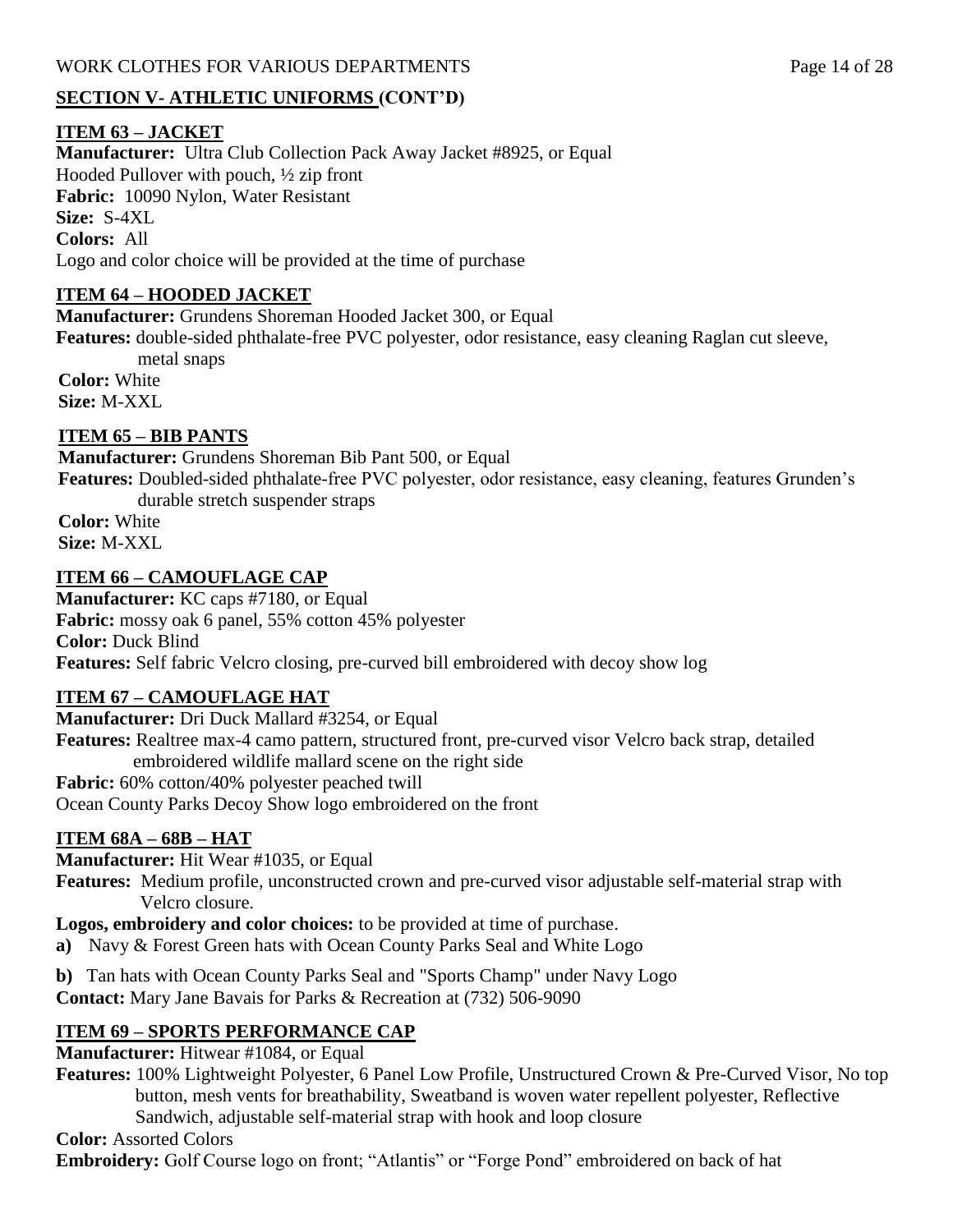## WORK CLOTHES FOR VARIOUS DEPARTMENTS Page 15 of 28

## **SECTION VI - WADERS AND BOOTS**

#### **ITEM 70 – WADERS, WOMEN'S**

**Manufacturer:** Cabela's Roaring Fork #IK832043, or Equal **Features: MUST BE** 3.5mm Neoprene wader with Lug Soles **Color:** Brown **Size:** to be determined at time of purchase

#### **ITEM 71 – WADERS, MEN'S**

**Manufacturer:** Cabela's Roaring Fork #IK832042, or Equal **Features: MUST BE** 3.5mm Neoprene wader with Lug Soles **Color:** Brown **Size:** Various

#### **ITEM 72 – CHEST WADERS**

**Manufacturer:** Pro Line Proliner Chest Waders #3112, or Equal

**Description:** 100% waterproof, one piece seamless construction of stretchable, lightweight and durable 3-ply stretch nylon jersey material, reinforced knee pads, belt loops, inside draw string, cleated outsole, YKK buckles, 200 grams of  $3M^{TM}$  Thinsulate insulation

**Size:** All

#### **ITEM 73 - CLEATED BOOTFOOT CHEST WADERS, UNISEX**

**Manufacturer**: FroggToggs Chest Waders, Model #2713243 **NO EXCEPTIONS**

**Features**: 3.5mm neoprene upper, high-back design for wading; neoprene suspenders with adjustable hook and loop attachments; Reinforced knees; 200 gram Thinsulate boots with cleated outsole

**Size**: S-2XL

#### **ITEM 74 – BOOTS, MEN, SHORT**

**Manufacturer:** SeaGear Value Boots, or Equal **Size:** 9-14 **Color:** White

#### **ITEM 75 – WORK BOOTS**

**Manufacturer:** Muck Boot Company, Chore Hi Boot, or Equal **Features:** Stretch-fit topline, 100% waterproof, lightweight and flexible, height 16" **Size:** 6 – 15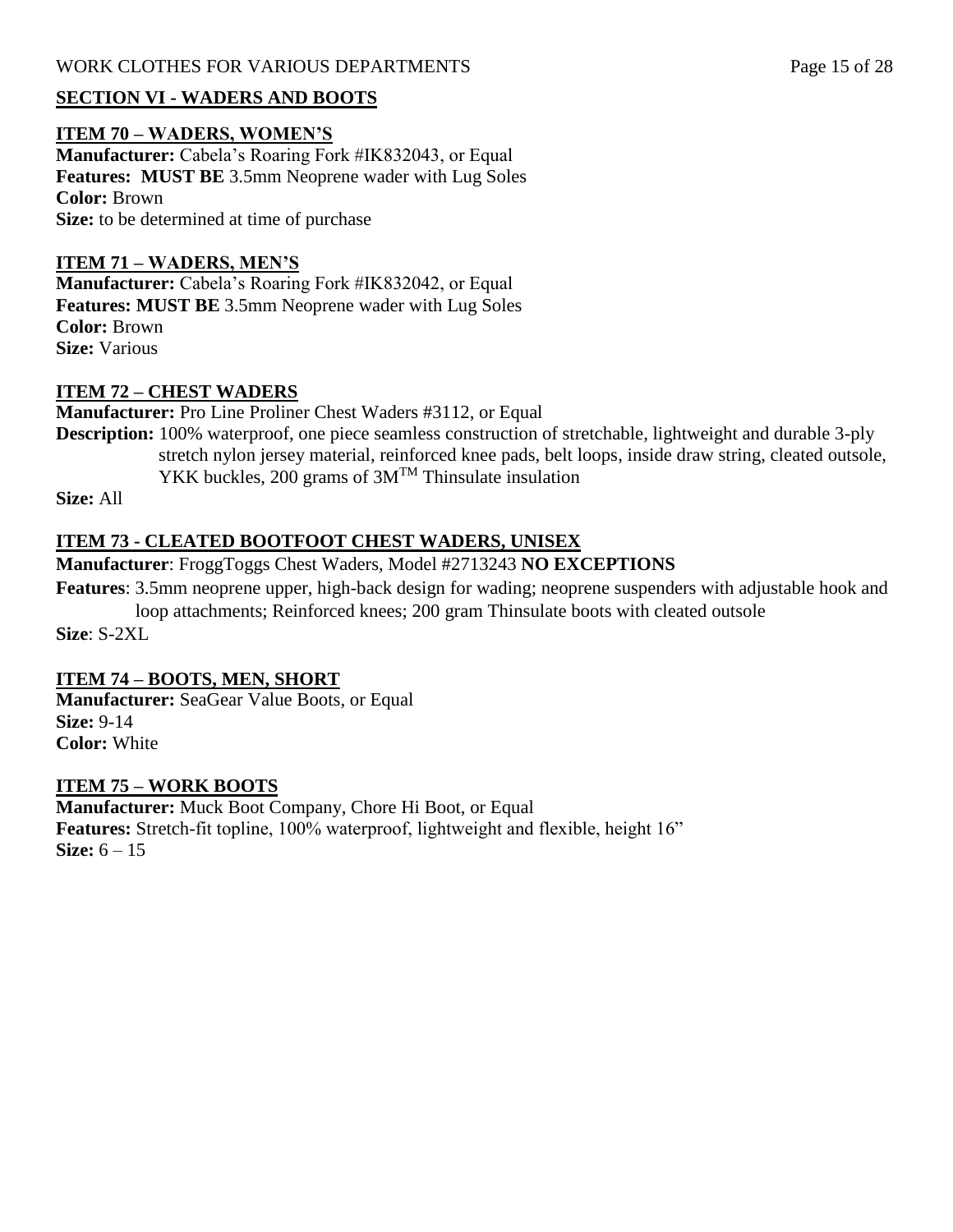WORK CLOTHES FOR VARIOUS DEPARTMENTS Page 16 of 28

#### **SECTION VII – TRANSPORTATION DEPARTMENT**

## **ITEM 76 – CARGO SHORTS, MEN'S**

**Manufacturer**: RedKap Industrial Cargo Short #PT66, or Equal

**Features**: Touch-tex technology for superior color retention, soil release and wickability, heavy-duty brass ratcheting zipper with button closure, two front pockets, 12-inch inseam, two back patch pockets with spade pocket flaps and snap closure, two patch leg pockets with inverted center pleats, one-piece pocket flaps with mitered corners and two snap closures.

**Fabric**: 8-ounce, 65/35 poly/cotton twill **Size**: 30 - 48 **Color**: Navy Blue

## **ITEM 77 – JACKET**

**Manufacturer**: SanMar Port Authority Jacket JP56, or Equal **Color**: Navy Blue exterior and Light Oxford Grey lining **Features**: 100% Teklon nylon shell, 1.5 ounce polyfil in sleeves, sweatshirt fabric body and hood lining, 100% polyester sleeve lining, drawstring hood, locker loop, slash pockets, elastic cuffs with adjustable hook and loop closure, open hem with drawcord and toggle, port pockets for easy embroidery access **Sizes**: S - 5XL **Patch:** Ocean Ride patch to be sewn on left chest

# **ITEM 78 – LONG SLEEVE SHIRT, MEN**

**Manufacturer:** Edwards 1262, or Equal **Color:** Light Blue **Fabric:** 65% Polyester/35% Cotton **Style:** Point collar with permanent stays, two flap pockets, fusible interfacing on collar, epaulets, pocket flaps and placket **Size:** S-3XL, Tall L-4XL **Patch:** to be sewn on left sleeve.

## **ITEM 79- LONG SLEEVE SHIRT, WOMEN**

**Manufacturer:** Edwards 5262, or Equal **Color:** Light Blue **Fabric:** 65% Polyester/35% Cotton **Style:** Fusible interfacing on functional epaulets, traditional collar – 3" collar points, straight back yoke seam **Size:** S-3-XL **Patch:** to be sewn on left sleeve

## **ITEM 80 - SHORT SLEEVE SHIRT, MEN**

**Manufacturer:** Edwards 1212, or Equal **Color:** Light Blue **Fabric:** 65% Polyester/35% Cotton **Style:** Point collar with permanent stays, two (2) flap pockets, fusible interfacing on collar, epaulets, pocket flaps and placket **Size:** S-3XL, Tall L-4XL **Patch:** to be sewn on left sleeve.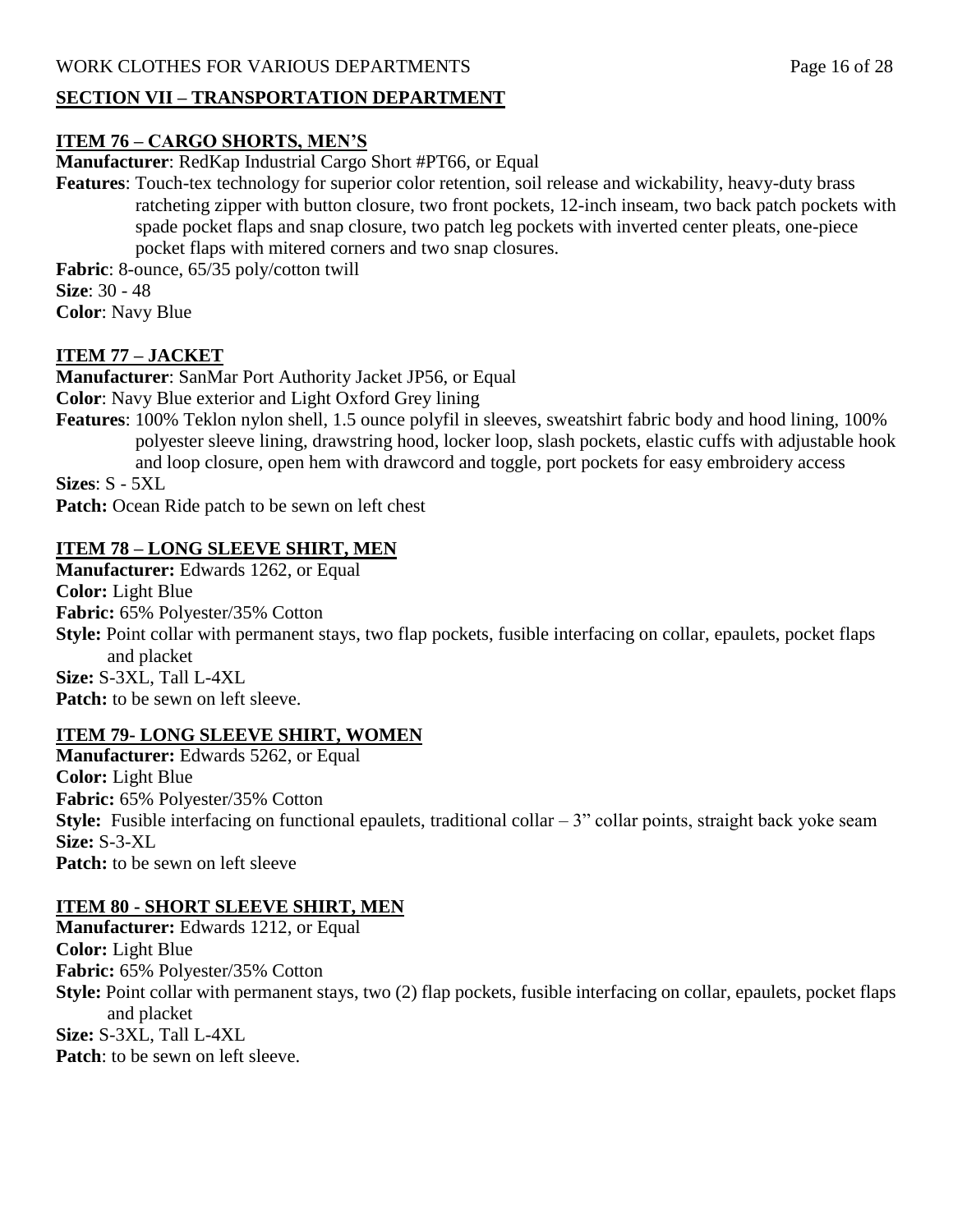#### WORK CLOTHES FOR VARIOUS DEPARTMENTS Page 17 of 28

#### **SECTION VII – TRANSPORTATION DEPARTMENT (CONT'D)**

## **ITEM 81 – SHORT SLEEVE SHIRT, WOMEN**

**Manufacturer:** Edwards 5212, or Equal **Color:** Light Blue **Fabric:** 65% Polyester/35% Cotton **Style:** Fusible interfacing on functional epaulets, traditional collar – 3" collar points, straight back yoke seam **Size:** XS – 3XL **Patch:** to be sewn on left sleeve.

#### **ITEM 82 – SWEATSHIRT, MEN AND WOMEN**

**Manufacturer:** Jerzees #4999, or Equal **Style:** Full-zip hooded **Color:** Navy blue **Fabric:** 50/50 polyester/cotton Patch: to be sewn on left breast. **Size:** XS – 2XL

#### **ITEM 83 – GOLF SHIRT**

**Manufacturer**: Gildan 82800, or Equal **Fabric**: 100% Double Pique Cotton, 6.6 oz.

**Features**: 6.6 ounce 100% sombed ring spun cotton double pique knit, tearaway label, contoured welt collar and welt cuffs, rolled forward topstitched shoulders, 3-button placket clean-finished placket with reinforced bottom box, dyed to match buttons, side seamed with side vents, double needle bottom hem.

**Size**: S - 3XL **Color**: Grey or Sapphire **Embroidery:** Ocean Ride Logo on Left Chest

#### **ITEM 84 – TROUSERS, MEN**

**Manufacturer:** RedKap Industries PT20NV, or Equal **Color:** Navy Blue **Fabric:** 8 oz. Twill, 65% polyester, 35% Combed Cotton **Features:** Heavy duty brass ratcheting zipper, button closures, two slack style front pockets, two set-in hip pockets, left has button closure, darts over hip pockets for better fit. **Size:** Waist: 28" – 44" **Length:** 28" – 34"

#### **ITEM 85 – TROUSERS, WOMEN**

**Manufacturer:** RedKap Industries PT11NV, or Equal **Color:** Navy Blue **Fabric:** 8 oz. Twill 65% polyester, 35% Combed Cotton **Features:** Heavy duty brass ratcheting zipper, button closure, two slack style front pockets, two set-in hip pockets, left has button closure, darts over hip pockets for better fit. **Size:** Waist: Size 4" – 24"

**Length:** 28" – 34"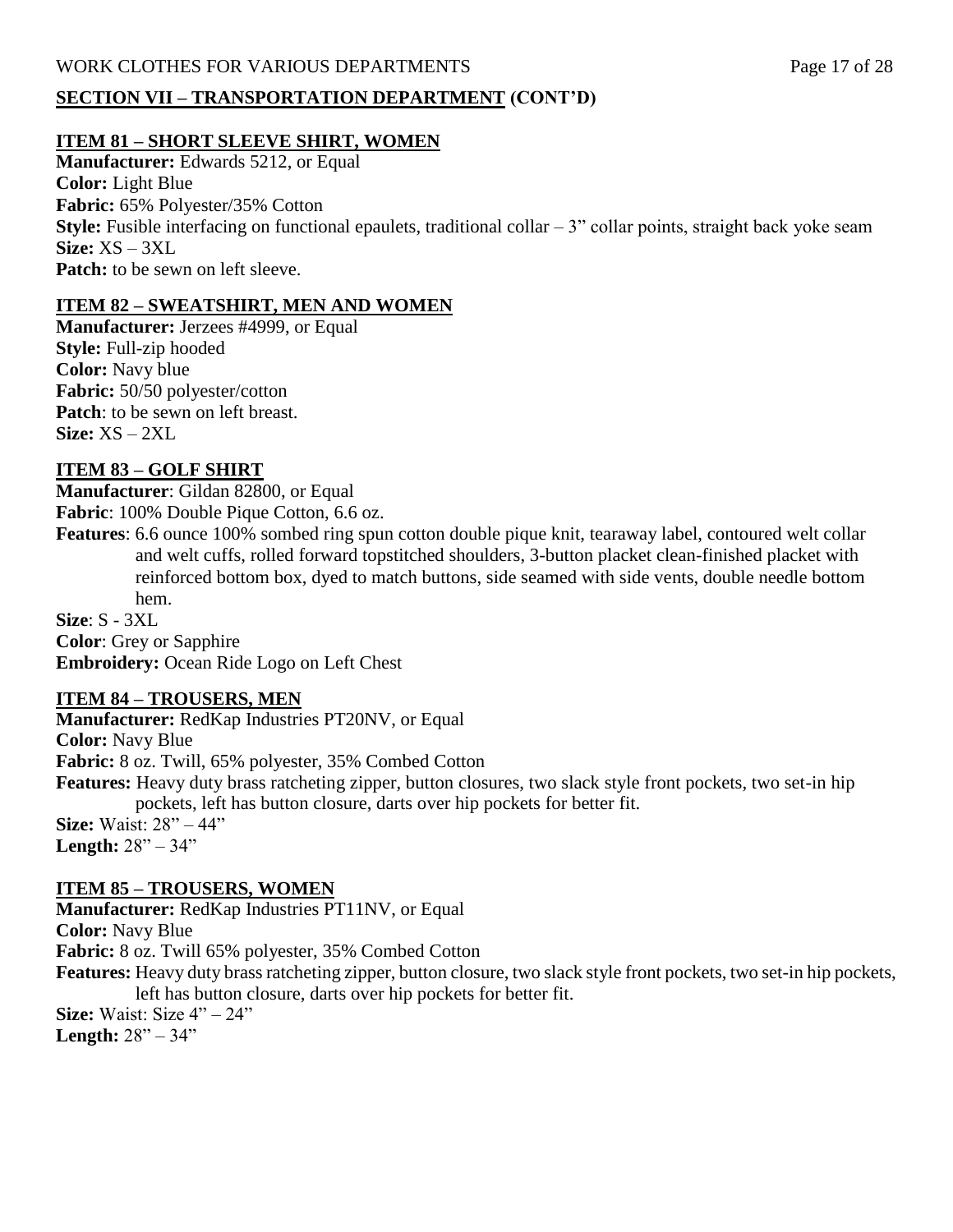#### **SECTION VIII – BUILDINGS & GROUNDS DEPARTMENT AND ROAD DEPARTMENT**

#### **ITEM 86 - SMOCK TOP**

**Manufacturer:** Imperial #535, or Equal **Color:** Green, Light Blue, Pink, Blue, Yellow **Fabric:** 76% Polyester, 24% Cotton, Mini-cord **Style:** Full cut, Artist's type smock top with two (2) large pockets, ¾ sleeves, Button down front **Size:** XS – XL **Embroidery:** Ocean County sailboat logo and 'Buildings & Grounds Staff' in white on right side chest (1 color, approximately 9,000 stitch count, approximately  $3'' \times 2 \frac{1}{4}$  – see attached diagram)

## **ITEM 87 - SCRUB PANTS**

**Manufacturer:** Dickies, or Equal **Color:** Pewter, Blue **Size:** Small to 2 XL

#### **ITEM 88 - SCRUB TOP WITH FRONT POCKETS**

**Manufacturer:** Dickies, #81910 or Equal **Color:** Lite Gray, Blue **Size:** Small to 3XL **Embroidery:** Ocean County sailboat logo and 'Buildings & Grounds Staff' in white on right side chest (1 color, approximately 9,000 stitch count, approximately  $3'' \times 2 \frac{1}{4}$  – see attached diagram)

#### **ITEM 89 - WORK PANTS**

**Manufacturer:** Dickies, or Equal **Color:** Light Gray, Blue, **NO DENIM Size:** Small to 3XL

#### **ITEM 90 – JACKET**

**Manufacturer:** Carhartt, Active Jacket, Thermal Lined #J131, or Equal **Color:** Sandstone **Fabric:** 12 oz. heavyweight firm-hand, 100% polyester thermal lining **Features:** Attached thermal lined hood, rib-knit cuff and waistband. Two (2) warmer pockets and two (2) inside pockets, triple stitched main seams.

 $Size: S - 6XL$ 

**Color:** Sandstone

**Embroidery:** Road Department logo on front left breast. (Color: Goldenrod or Blue, Approximate stitch count: 11,619, Size: 3.35" H x 3.50" W, see attached diagram)

#### **ITEM 91 – LONG SLEEVE JERSEY SHIRT**

**Manufacturer**: Jerzees, Dri-Power, 29LSR, or Equal

**Fabric**: 100% Double Pique Cotton, 6.6 oz.

**Features**: 5.4 oz., 50/50 pre-shrunk cotton/polyester, Oxford is 47/53 cotton/polyester, Advanced moisture management performance, Double-needle stitched bottom hem and front collar, Shoulder-to-shoulder taping, Ribbed cuffs with concealed seams, Quarter turned, Tearaway label

**Size**: S - 3XL

**Color**: Navy

**Embroidery:** Ocean County sailboat logo and 'Buildings & Grounds Staff' in white on right side chest (1 color, approximately 9,000 stitch count, approximately  $3''$  x  $2\frac{1}{4}$  – see attached diagram)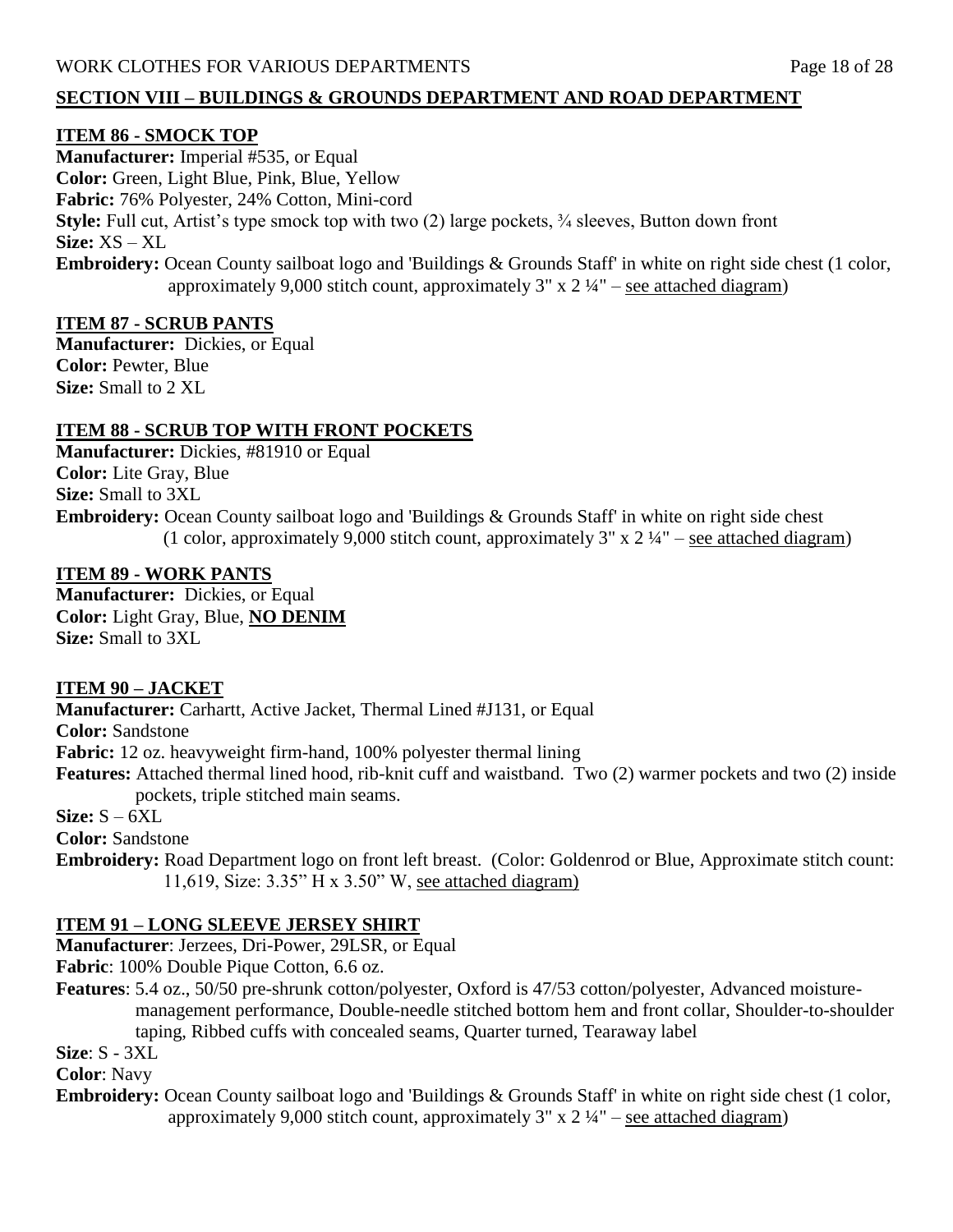## **SECTION IX – FIRE & FIRST AID TRAINING CENTER, VEHICLE SERVICES AND ROAD DEPARTMENTS**

#### **ITEM 92 – "T" SHIRT, SHORT SLEEVE**

**Manufacturer:** Hanes #5170 heavyweight **(NO EXCEPTIONS) Fabric:** 50% polyester, 50% cotton **Weight:** 5.4 oz. **Size:** M – 3XL **Color:** Navy Blue **Logo:** Single color logo, white imprint on front left breast and back of shirt. Back of shirt imprint size to be 11" Fire & First Aid Training Center Pricing for quantities of  $1 - 50$ **Contact:** Meredith Giaccio, Fire & EMS Training Center at (609) 242-8450

## **ITEM # 93 – "T" SHIRT, LONG SLEEVE**

**Manufacturer:** Jerzees 29LSR, or Equal **Fabric:** 50%/50% **Weight:** 5.6 oz **Color:** All **Size:** S-3XL **Silk Screen Front Breast**: "Ocean County Fire Academy Instructor" **Silk Screen Full Back**: "Instructor" Large Block Lettering

## **ITEM 94 – TITAN TWILL BUTTON DOWN SHIRT, MEN**

**Manufacturer:** Devon & Jones #D500, **(NO EXCEPTIONS) Fabric:** 100% Cotton, preshrunk **Color:** All **Size:** S – 3XL **Embroidery**: **Ocean County Training Center** (single color, approximately 6,000 stitch count, 1 ⅛" x 3 ⅛" – See attached diagram), **Logos, embroidery colors and shirt color choices**: to be provided at time of purchase.

**Contact:** Meredith Giaccio, Fire & First Aid Training Center at (609) 242-8450.

## **ITEM 95 – POLO SHIRT, MEN**

**Manufacturer:** Devon & Jones D100, **(NO EXCEPTIONS) Fabric:** 100% Peruvian Cotton **Style:** Pima Pique, Short-sleeve polo **Color:** All **Size:** S – 3XL **Logos, embroidery colors and shirt color choices**: to be provided at time of purchase. **Embroidery:** Ocean County Training Center (single color, approximately 6,000 stitch count, 1 ⅛" x 3 ⅛" – See attached diagram) **Contact:** Meredith Giaccio, Fire & First Aid Training Center at (609) 242-8450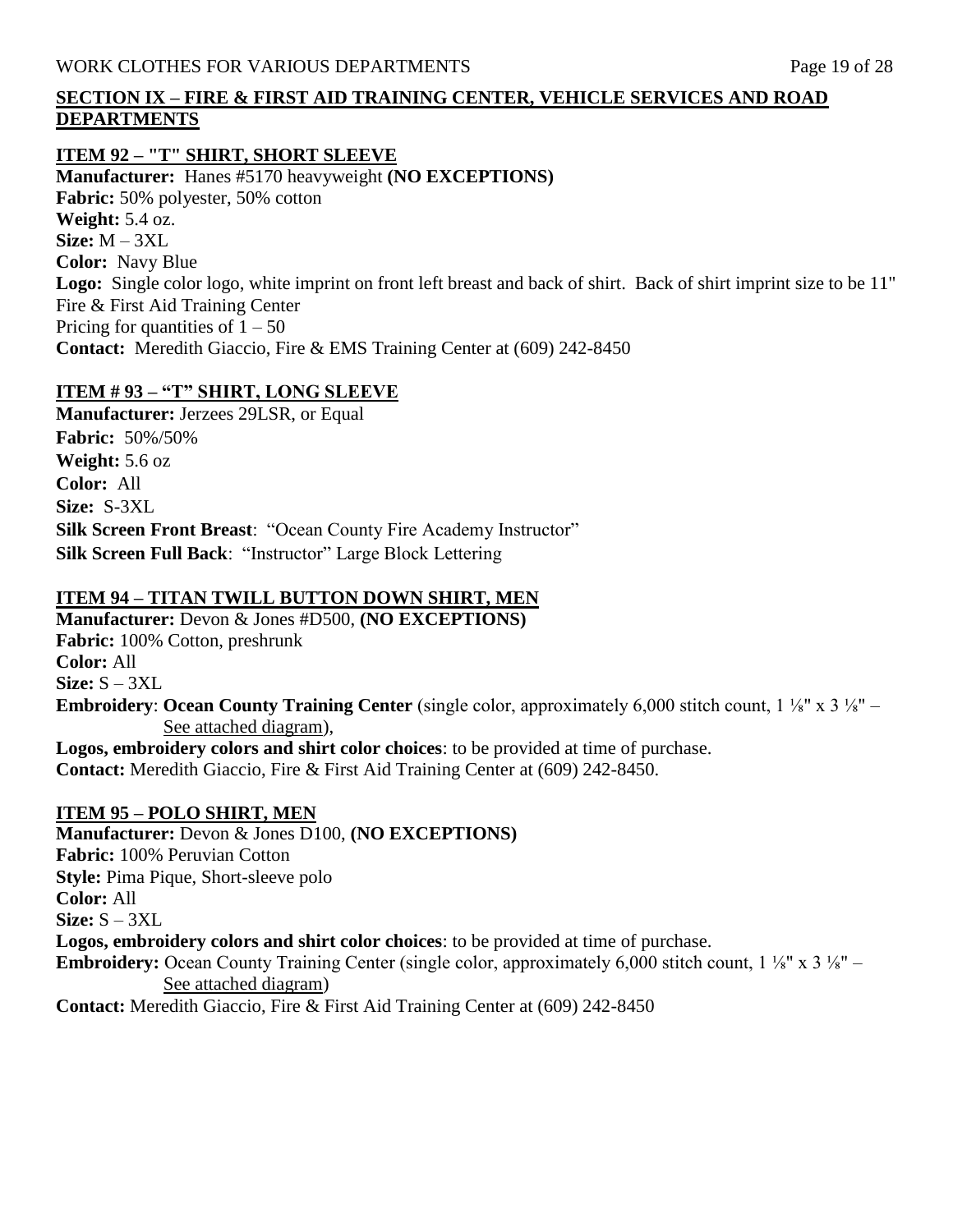## **SECTION IX – FIRE & FIRST AID TRAINING CENTER, VEHICLE SERVICES AND ROAD DEPARTMENTS (CONT'D)**

#### **ITEM 96 – SHORT SLEEVE POLO SHIRT, MENS**

**Manufacturer:** Sport-Tek ST655, or Equal

**Features:** Side Blocked Micro-pique Sport-Wick Shirt, 100% polyester tricot, snag resistant, moisture wicking, double-needle stitching throughout, tag-free label, taped neck, 3-button placket with dyed-to-match rubber buttons, contrast splice panels on sides, sleeves and back collar, set-in, open hem sleeves, side vents

**Sizes:** S-6XL, Inclusive

**Embroidery:** Contrasting thread to read "Ocean County Training Center" or "Ocean County Fire Academy" Design to be indicated at time of order

#### **ITEM 97 – SHORT SLEEVE POLO SHIRT, WOMENS**

**Manufacturer:** Sport-Tek LST655, or Equal

**Features:** Side Blocked Micro-pique Sport-Wick Shirt, 100% polyester tricot, snag resistant, moisture-wicking, double-needle stitching throughout, tag-free label, taped neck, 3-button placket with dyed-to-match rubber buttons, contrast splice panels on sides, sleeves and back collar, set-in, open hem sleeves, side vents

**Sizes:** S-6XL, Inclusive

**Embroidery:** Contrasting thread to read "Ocean County Training Center" or "Ocean County Fire Academy" Design to be indicated at time of order

#### **ITEM 98 -– POLO SHIRT, SHORT SLEEVE**

**Manufacturer:** Gildan #8800 Adult Ultra Blend, or Equal **Fabric:** 50% polyester, 50% cotton **Weight:** 5.6 oz. **Size:** M – 3XL **Color:** Navy Blue with white imprint in front left breast **Contact:** Meredith Giaccio, Fire & First Aid Training Center at (609) 242-8450.

#### **ITEM 99 – HOODED PULL-OVER SWEATSHIRT**

**Manufacturer:** Jerzees 996 MR, or Equal **Fabric:** 50% Polyester, 50% Cotton Blend **Color:** to be determined at time of order **Size:** S-3XL **Print to read:** Ocean County Training Center – front left breast, TRAINING CENTER, FIRE ACADEMY or EMS ACADEMY along sleeve. Ink Color to be determined at time of order. **Contact:** Meredith Giaccio, Fire & First Aid Training Center at (609) 242-8450

#### **ITEM 100 – WIND BREAKER**

**Manufacturer:** Ultra Club #8936 or equal **Style:** Micro-Poly Plain, 100% polyester, wind and water resistant **Size:** S - 2XL **Color:** Black, Grey, Navy **Embroidery:** "Ocean County Training Center" on Front **Embroidery**: "Fire Academy" or "EMS Academy" on Left Sleeve **Contact:** Meredith Giaccio, Fire & EMS Training Center at (609) 242-8450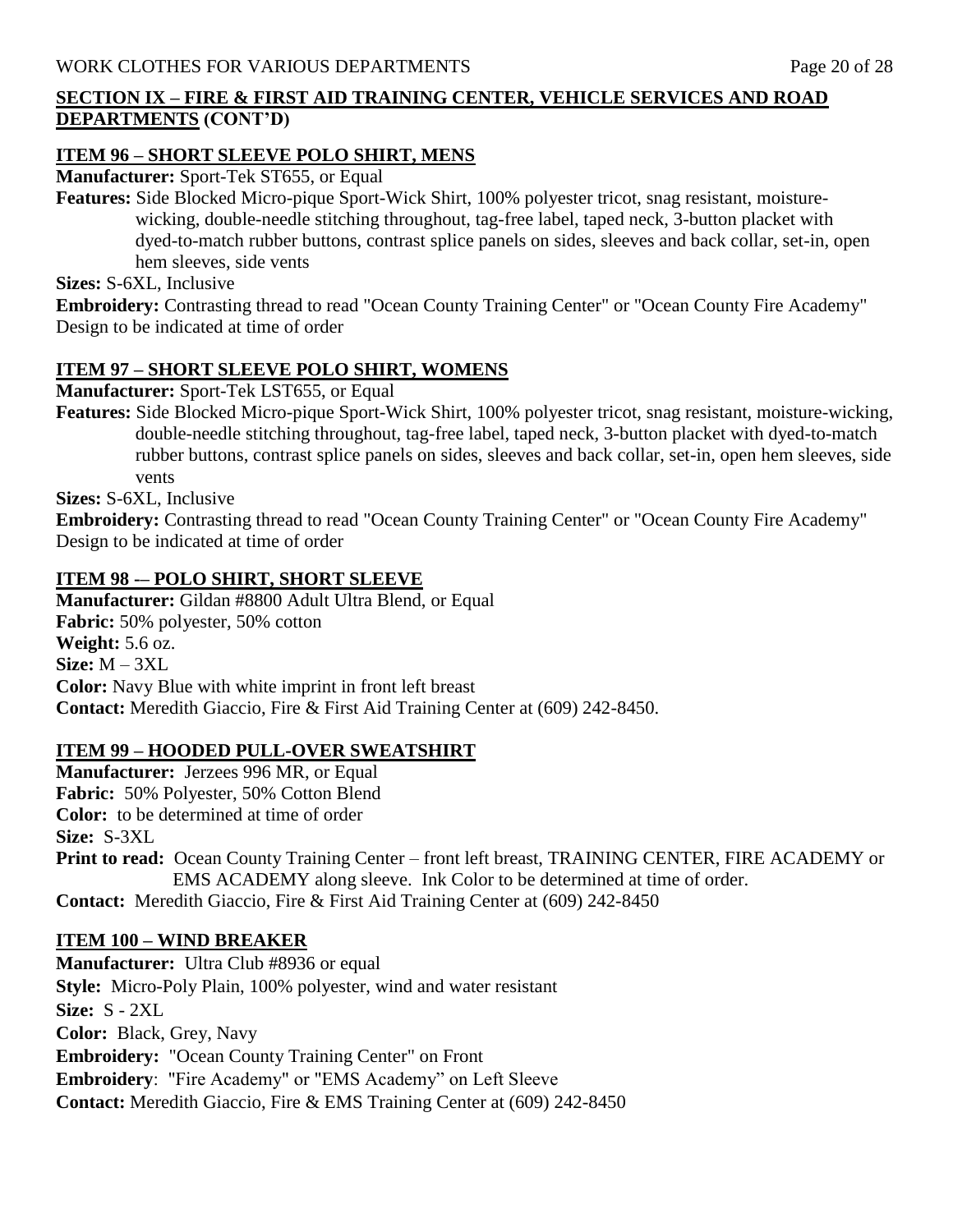## **SECTION IX – FIRE & FIRST AID TRAINING CENTER, VEHICLE SERVICES AND ROAD DEPARTMENTS (CONT'D)**

#### **ITEM 101 - CADET COLLAR SWEATSHIRT**

**Manufacturer:** Jerzees 995M, or Equal **Style:** Quarter Zip **Color:** Navy, Black, Grey **Sizes:** S-XXL **Embroidery:** "Ocean County Training Center" **Contact:** Meredith Giaccio, Fire & EMS Training Center at (609) 242-8450

#### **ITEM 102 – ZIP UP SWEATSHIRT**

**Manufacturer:** Carhartt 100632 or Equal **Color:** Black, Navy, Green, Grey **Size:** X - 3XL **Fabric:** Cotton Blend, 100% Polyester Thermal Liner **Embroidery:** "Ocean County Training Center" **Contact:** Meredith Giaccio, Fire & EMS Training Center at (609) 242-8450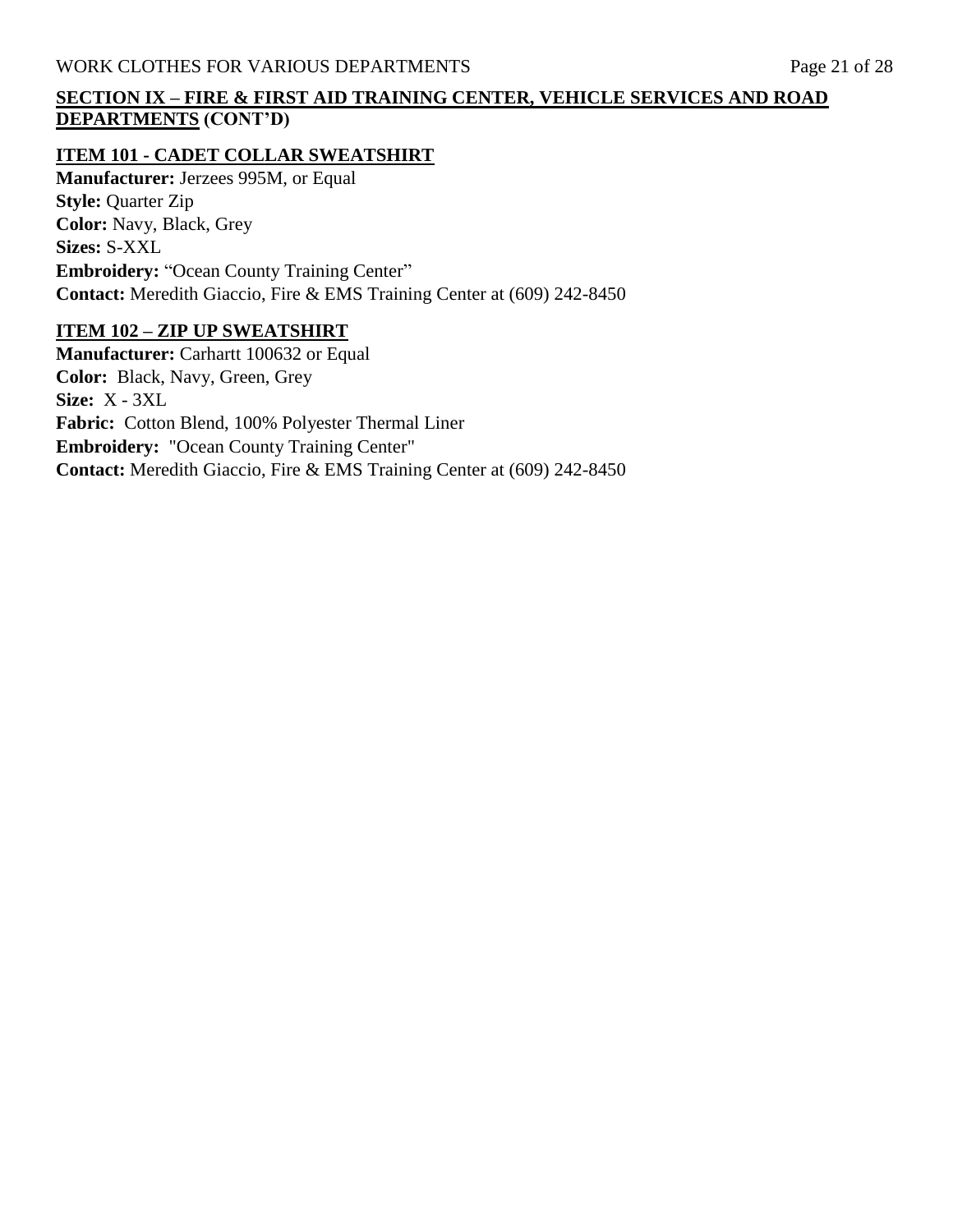## **SECTION X – CORRECTIONS WORK CREW**

#### **ITEM 103 - JEANS, MEN**

**Manufacturer:** Dickies, or Equal

**Description:** 100% cotton rigid denim, five pocket, heavy duty brass zipper, rivets and button waist, straight leg cut

**Size:** 28" – 52" waist

## **ITEM 104 - BELT**

**Manufacturer:** Bob Barker VBelt, or Equal **Description:** One piece webbed belt with Velcro closure, 1 ¼" poly/cotton webbing, **NO METAL Color: MUST BE BLACK Size:** S – XL

## **ITEM 105 - T SHIRT, MEN**

**Description:** Men's Quality T- Shirts, Crew Neck **Fabric:** 100% cotton **Color:** Orange **Size:** L – 3XL **Logo:** "OCDC" to be silkscreened on back in black, 4 ½" High x 4" Wide

## **ITEM 106 - HOODED SWEATSHIRT**

**Description:** 1 ply material hood without drawstrings, cuffs and waistbands are covered-seamed and ribbed. **Fabric:** 50% cotton, 50% polyester **Color:** Gray **Size:** L – 3XL **Logo:** "OCDC" to be silkscreened on back in black, 4 ½" High x 4" Wide

## **ITEM 107 - SWEATSHIRT, CREW NECK**

**Description:** 7.75 oz., ribbed neck & cuffs, band cover stitched **Fabric:** 50% cotton, 50% polyester **Color:** Heather Gray **Size:** L – 3XL **Logo:** "OCDC" to be silkscreened on back in black, 4 ½" High x 4" Wide

## **ITEM 108 - MESH BASEBALL CAP**

**Description:** 100% polyester foam front, mesh back with adjustable plastic snap closure **Color:** Orange **Size:** One size fits all **Logo:** "OCDC" to be silkscreened in black on front of cap

#### **ITEM 109 - WATCH CAP**

**Description:** High bulk, 100% acrylic, machine wash and dry **Size:** One size fits all **Color:** Orange

## **ITEM 110 - WORK GLOVES, LEATHER PALM**

**Description:** Shirred elastic back and rubberized cuff with leather palms and fingers **Size:** Regular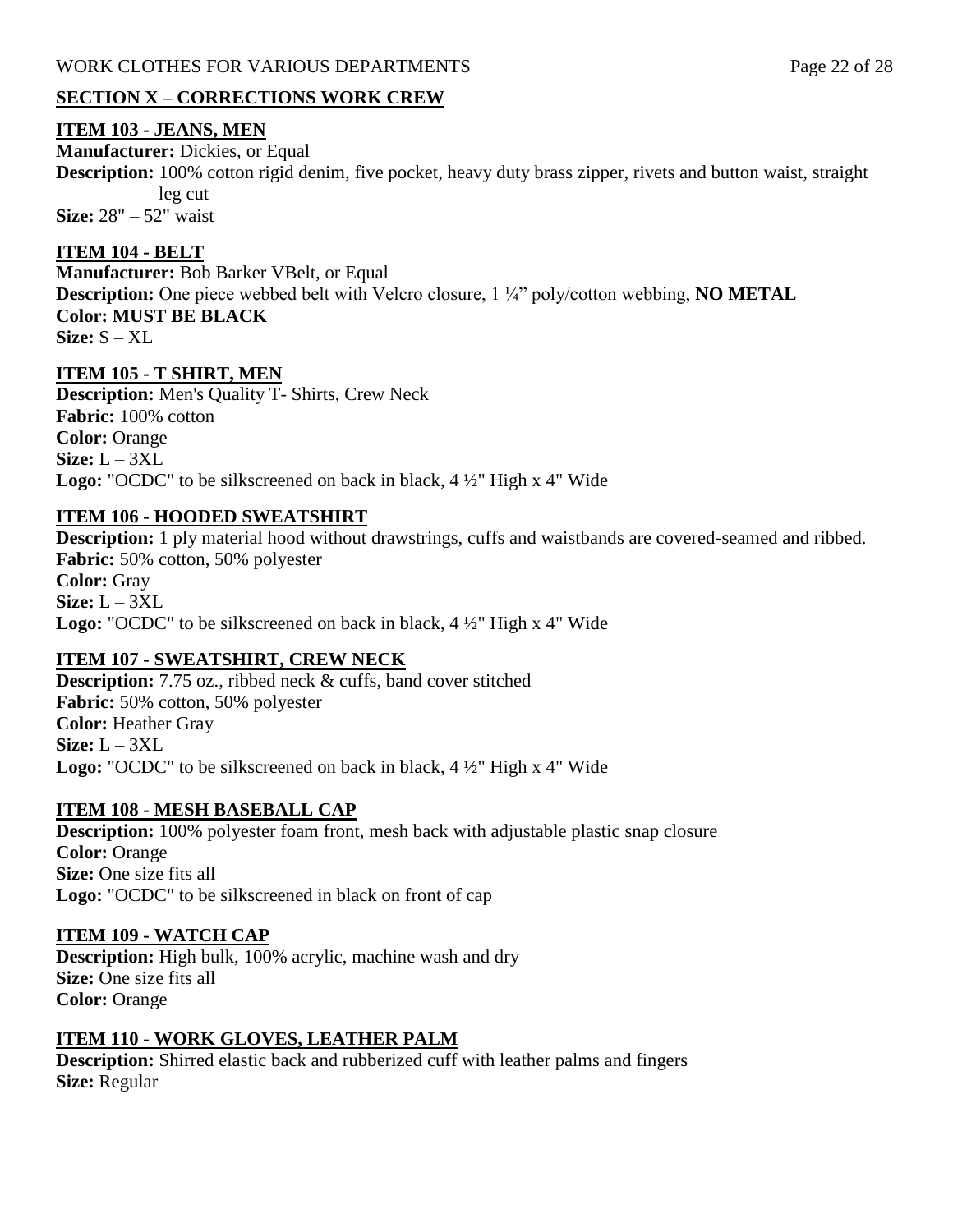#### **SECTION X – CORRECTIONS WORK CREW (CONT'D)**

#### **ITEM 111 - WORK COAT, BLANKET LINED**

**Description:** 100% polyester shrink resistant blanket lining, brass buttons, 4 pockets, banded corduroy collar, machine washable

**Color:** Orange **Size:** 15 ea. of sizes 46x48, 50x52, 54x56, 58x60 and 66x68 **Logo:** "OCDC" to be silkscreened on back in black, 4 ½" High x 4" Wide

#### **ITEM 112 - TWIN GORE BOOTS**

#### **Manufacturer:** Bob Barker #TG PD, **(NO EXCEPTIONS)**

**Description:** Leather upper, no eyelets or lace, no Velcro, 6" slip-on light weight one-piece construction, oil resistant, slip resistant

**Color:** Black **Size:** 8 – 14

#### **ITEM 113 – THERMAL UNDERWEAR, BOTTOM**

**Description:** Waffle weave, thermal knit, elastic waistband, cotton/poly blend. **Color: MUST BE ORANGE**. **Size:** M – 3XL

#### **ITEM 114 – THERMAL UNDERWEAR, TOPS**

**Description:** Waffle weave, thermal knit, long sleeve crewneck, cotton/poly blend **Color: MUST BE ORANGE**. **Size:** M – 3XL

#### **ITEM 115 – RAIN PONCHO**

**Manufacturer:** Bob Barker VRP-Poncho, or Equal **Description:** 10 gauge vinyl, welded seams, plastic snaps. **MUST BE ORANGE Size:** One Size Fits All

#### **ITEM 116 – CREW SOCKS**

**Manufacturer:** Bob Barker WC–Socks, or Equal **Color: MUST BE ORANGE Fabric:** Cotton/Poly blend **Size:** One size fits most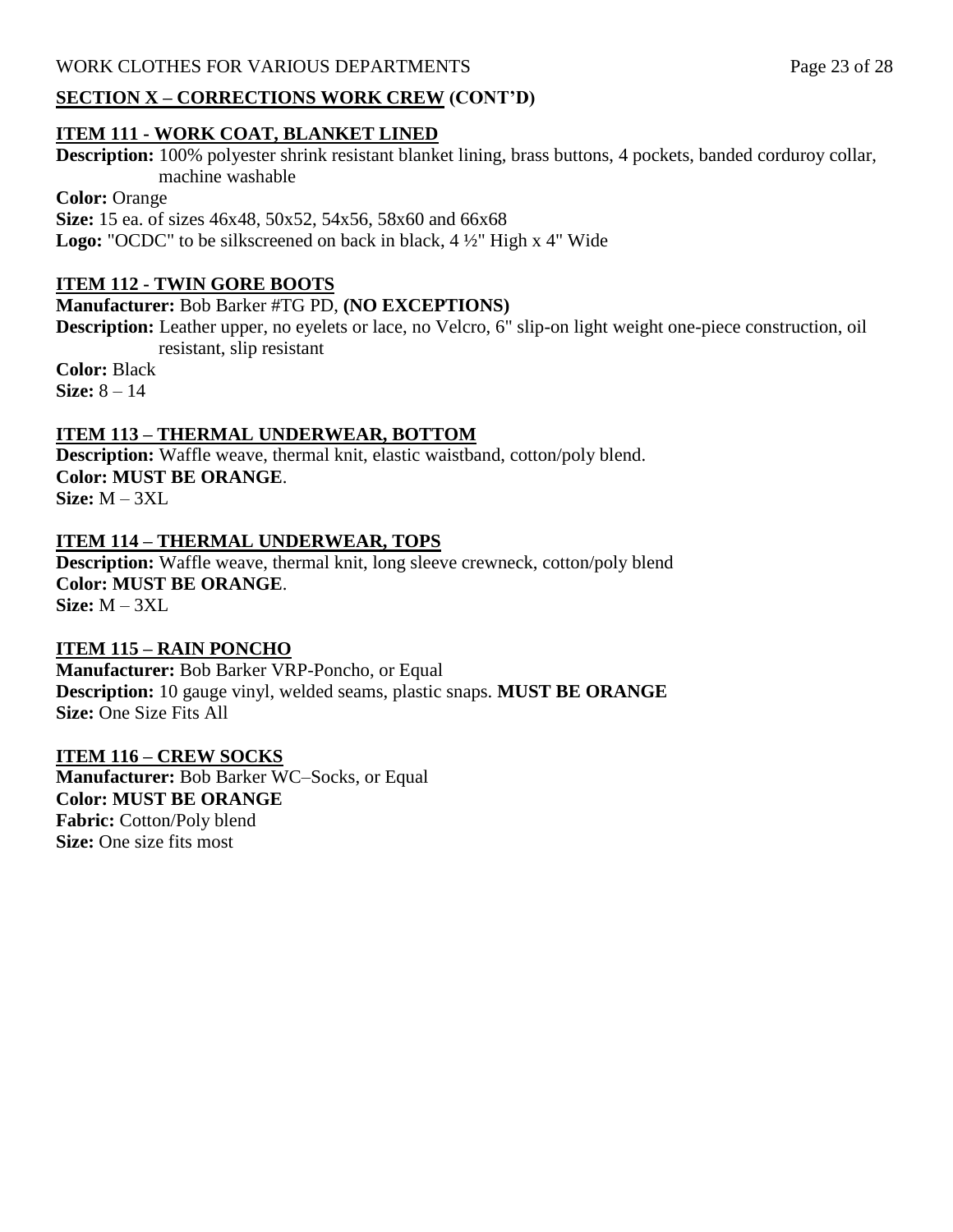# WORK CLOTHES FOR VARIOUS DEPARTMENTS Page 24 of 28

#### **SECTION XI - DISCOUNT RATE FOR ITEMS NOT LISTED HEREIN**

#### **ITEM 117 – PERCENTAGE OF DISCOUNT OFF CATALOG PRICE**

The County expects there may be a need for new Work Clothes Items that are similar in nature but not already included in these specifications. For these unlisted items, the vendor shall offer a discount off of the then current catalog price. This percentage discount shall also be applied to all embroidery/imprinting needs, as well as patches, insignias, and name strips and shall be extended to all sizes (regular and long) and colors available from the manufacturer of the requested item. Tie bars and nameplates shall also fall under this Section.

This section shall be awarded to the vendors awarded any of the other ten (10) sections. The County reserves the right to award multiple contracts for this section only.

The department shall request quotes from various awarded vendors to determine the lowest price before placing their order.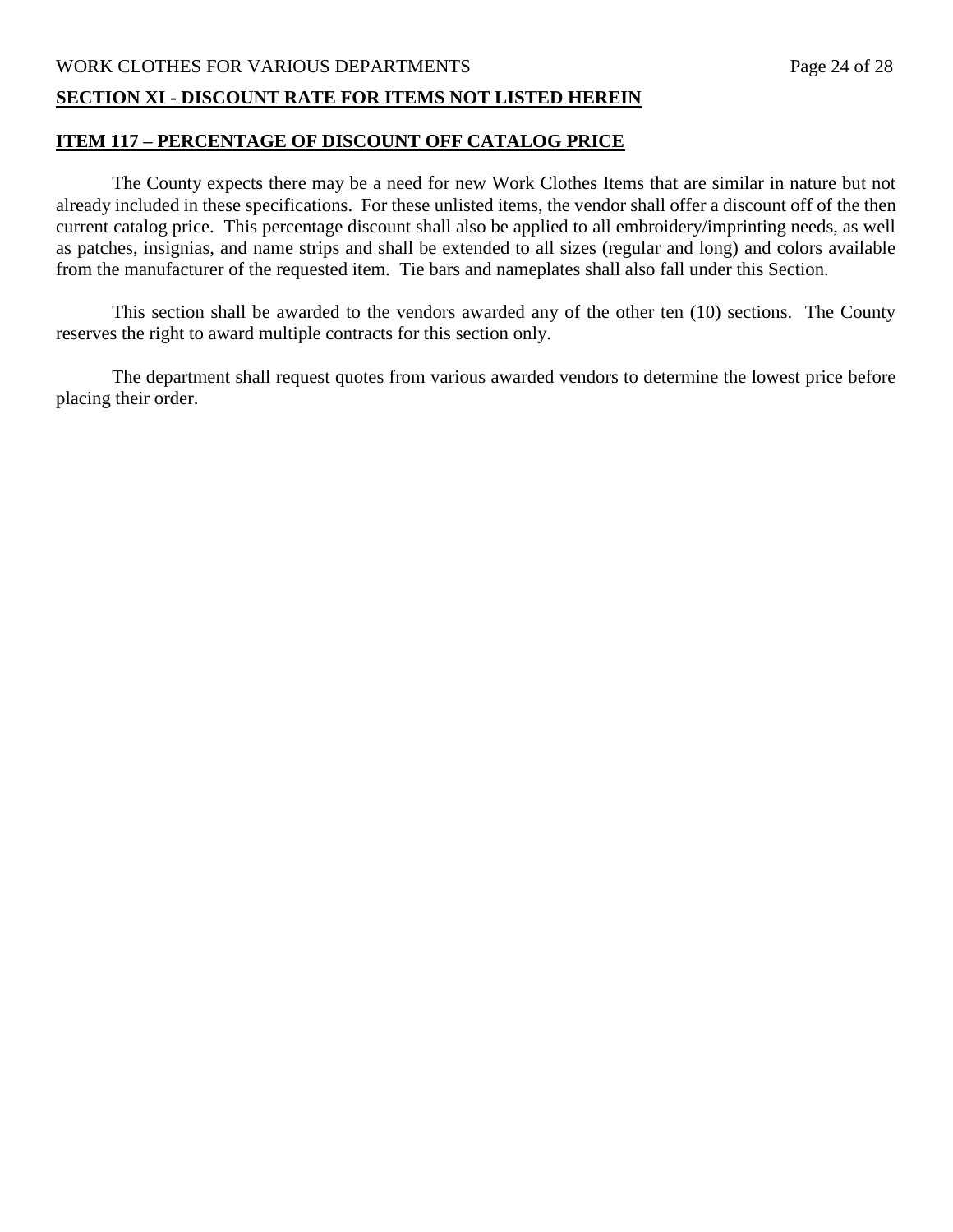# **BUILDINGS AND GROUNDS DEPARTMENT**

\*NOTE: Diagram being used shall be indicated on the Purchase Order.

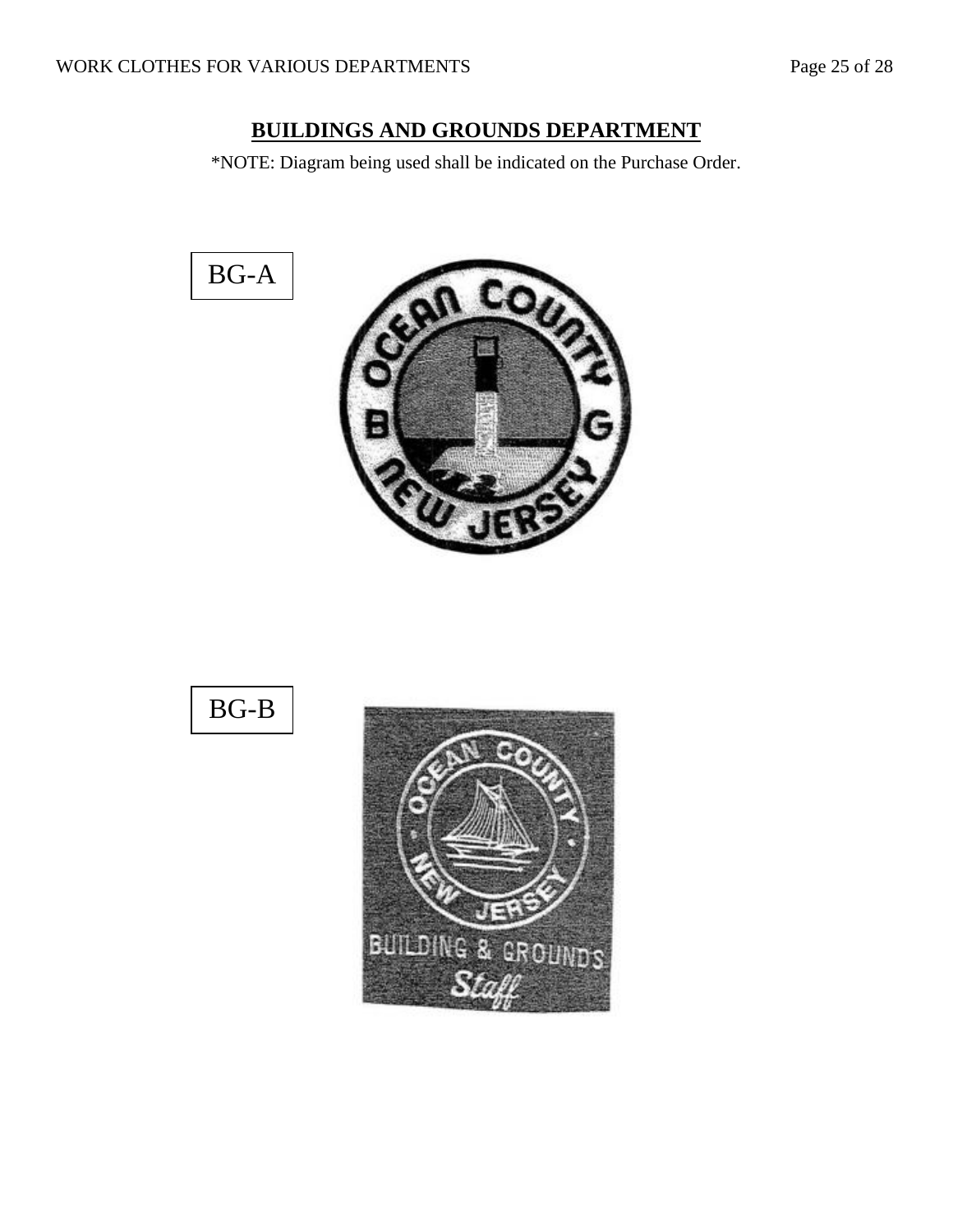# **FIRE AND FIRST AID TRAINING CENTER**

\*NOTE: Diagram being used shall be indicated on the Purchase Order.





# **JUVENILE SERVICES DEPARTMENT**

\*NOTE: Diagram being used shall be indicated on the Purchase Order.



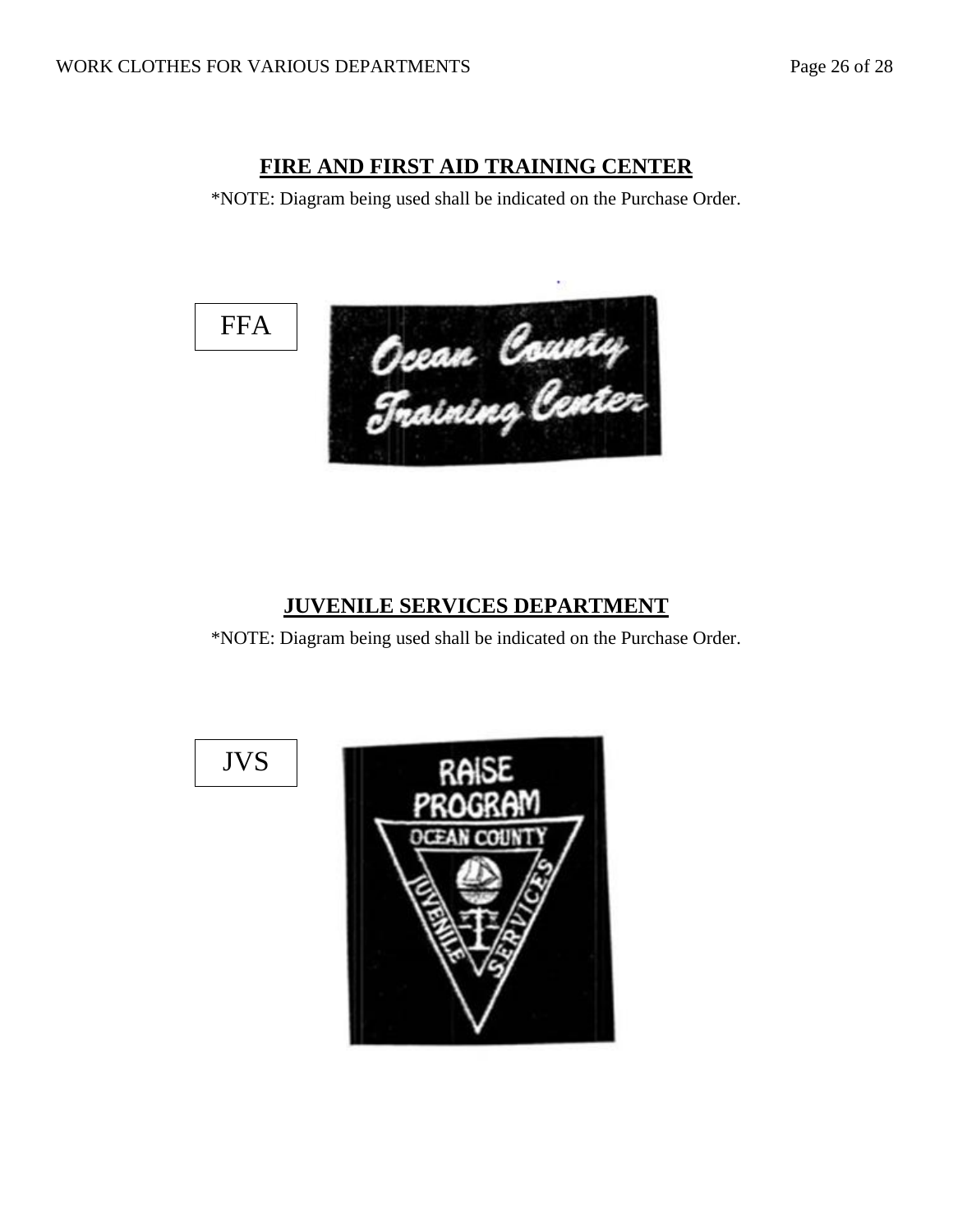# **PARKS AND RECREATION DEPARTMENT**

\*NOTE: Diagram being used shall be indicated on the Purchase Order